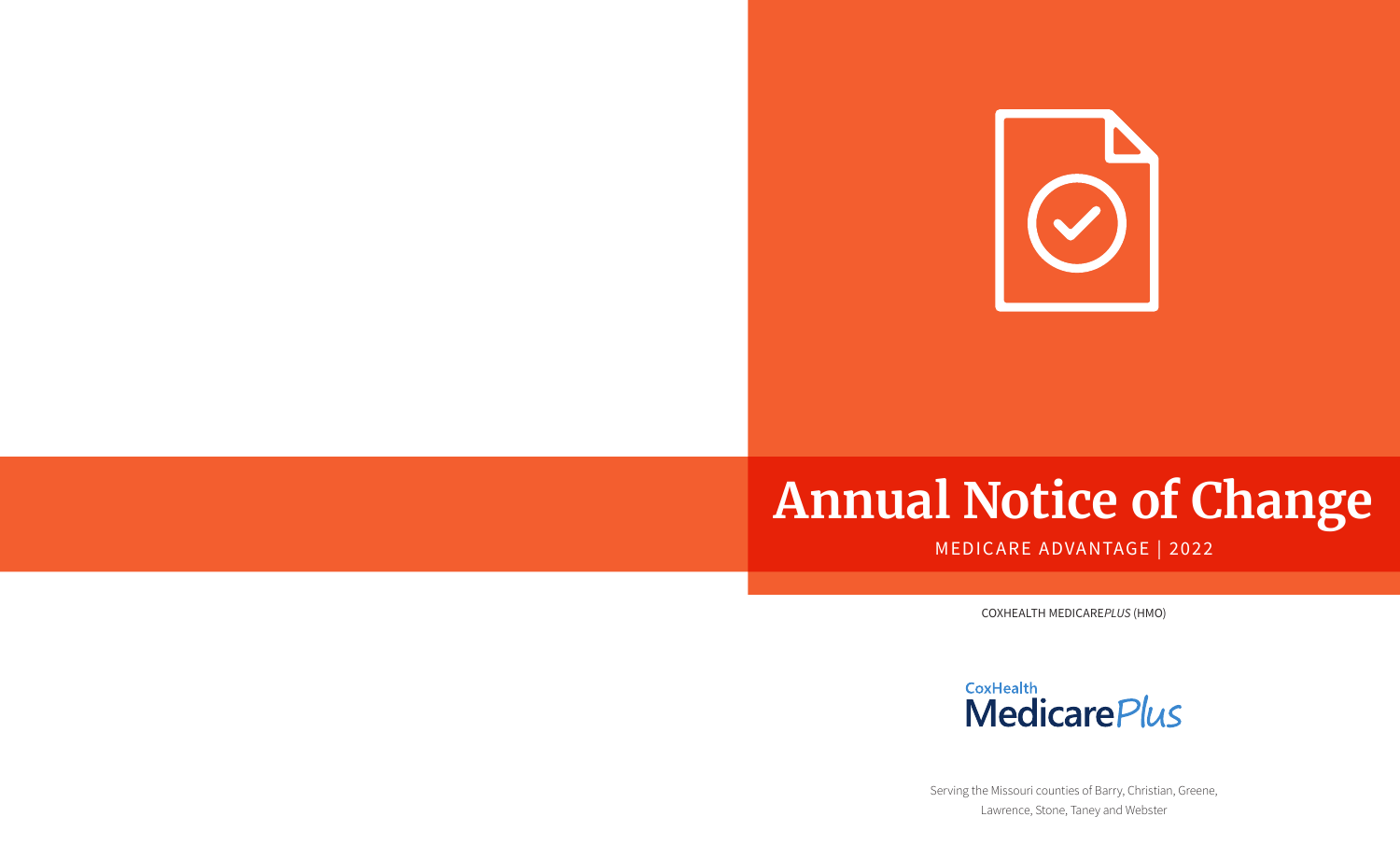# **CoxHealth Medicare***Plus* **(HMO)** *offered by* **Essence Healthcare, Inc.**

# **Annual Notice of Changes for 2022**

You are currently enrolled as a member of CoxHealth Medicare*Plus*. Next year, there will be some changes to the plan's costs and benefits*. This booklet tells about the changes.*

• **You have from October 15 until December 7 to make changes to your Medicare coverage for next year.**

#### **What to do now**

**1. ASK:** Which changes apply to you

 $\Box$  Check the changes to our benefits and costs to see if they affect you.

- It's important to review your coverage now to make sure it will meet your needs next year.
- Do the changes affect the services you use?
- Look in Sections 1.5 and 1.6 for information about benefit and cost changes for our plan.

 $\Box$  Check the changes in the booklet to our prescription drug coverage to see if they affect you.

- Will your drugs be covered?
- Are your drugs in a different tier, with different cost sharing?
- Do any of your drugs have new restrictions, such as needing approval from us before you fill your prescription?
- Can you keep using the same pharmacies? Are there changes to the cost of using this pharmacy?
- Review the 2022 Drug List and look in Section 1.6 for information about changes to our drug coverage.
- Your drug costs may have risen since last year. Talk to your doctor about lower cost alternatives that may be available for you; this may save you in annual out-of-pocket costs throughout the year. To get additional information on drug prices visit [go.medicare.gov/drugprices](https://go.medicare.gov/drugprices), and click the "dashboards" link in the middle of the second Note toward the bottom of the page. These dashboards highlight which manufacturers have been increasing their prices and also show other year-to-year drug price information. Keep in mind that your plan benefits will determine exactly how much your own drug costs may change.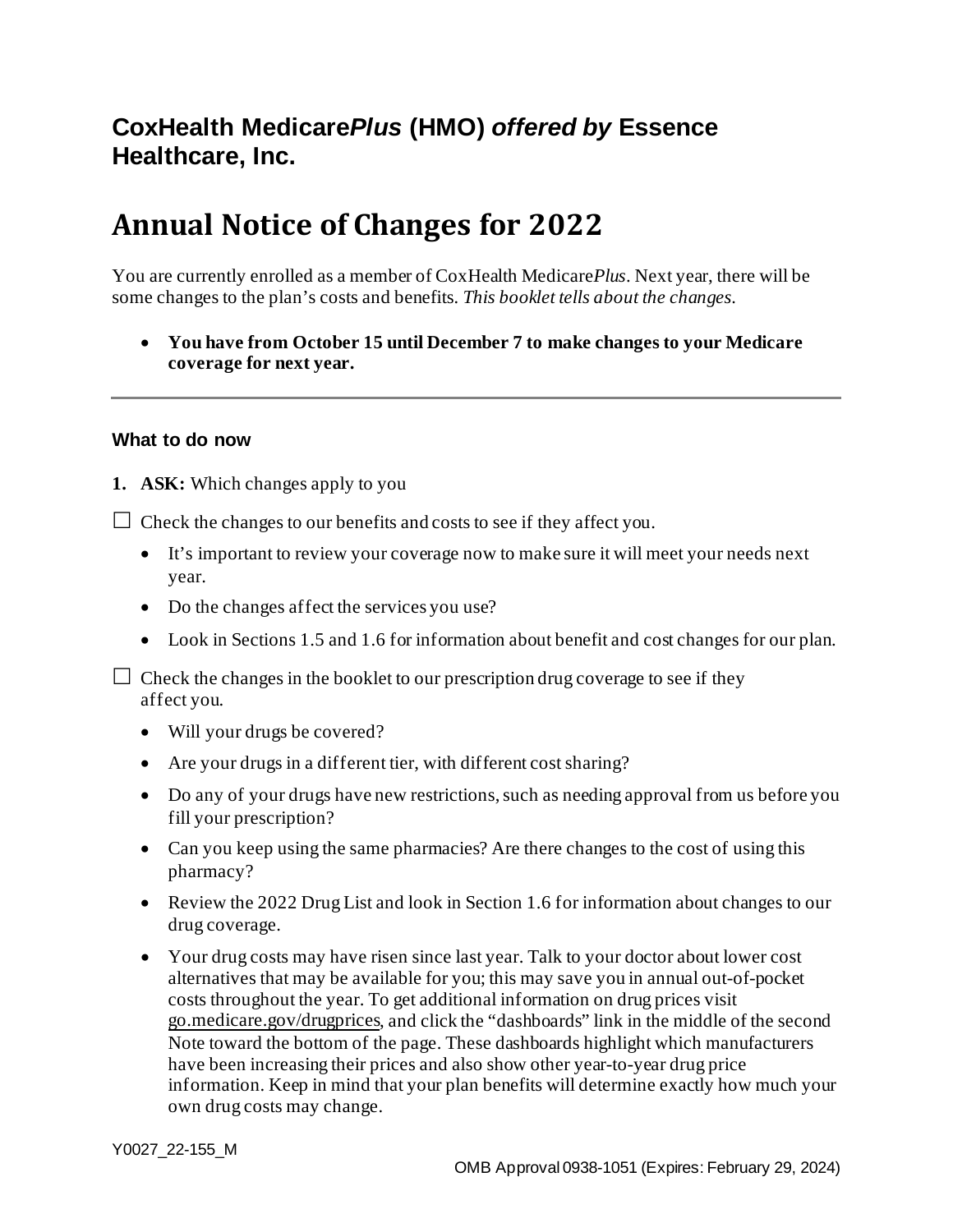$\Box$  Check to see if your doctors and other providers will be in our network next year.

- Are your doctors, including specialists you see regularly, in our network?
- What about the hospitals or other providers you use?
- Look in Section 1.3 for information about our Provider/Pharmacy Directory.
- $\Box$  Think about your overall health care costs.
	- How much will you spend out-of-pocket for the services and prescription drugs you use regularly?
	- How much will you spend on your premium and deductibles?
	- How do your total plan costs compare to other Medicare coverage options?
- $\Box$  Think about whether you are happy with our plan.
- **2. COMPARE:** Learn about other plan choices

 $\Box$  Check coverage and costs of plans in your area.

- Use the personalized search feature on the Medicare Plan Finder at [www.medicare.gov/plan-compare](http://www.medicare.gov/plan-compare) website.
- Review the list in the back of your *Medicare & You 2022* handbook.
- Look in Section 2 to learn more about your choices.

 $\Box$  Once you narrow your choice to a preferred plan, confirm your costs and coverage on the plan's website.

- **3. CHOOSE:** Decide whether you want to change your plan
	- If you don't join another plan by December 7, 2021, you will be enrolled in CoxHealth Medicare*Plus*.
	- To change to a **different plan** that may better meet your needs, you can switch plans between October 15 and December 7.
- **4. ENROLL:** To change plans, join a plan between **October 15** and **December 7, 2021**
	- If you don't join another plan by **December 7, 2021**, you will be enrolled in CoxHealth Medicare*Plus*.
	- If you join another plan by **December 7, 2021**, your new coverage will start on **January 1, 2022.** You will be automatically disenrolled from your current plan.

#### **Additional Resources**

• Please contact our Customer Service number at  $314-209-2700$  or 1-866-597-9560 for additional information. (TTY users should call  $(711)$ ). Hours are 8 a.m. to 8 p.m., seven days a week. You may reach a messaging service on weekends from April 1 through September 30 and holidays. Please leave a message and your call will be returned the next business day.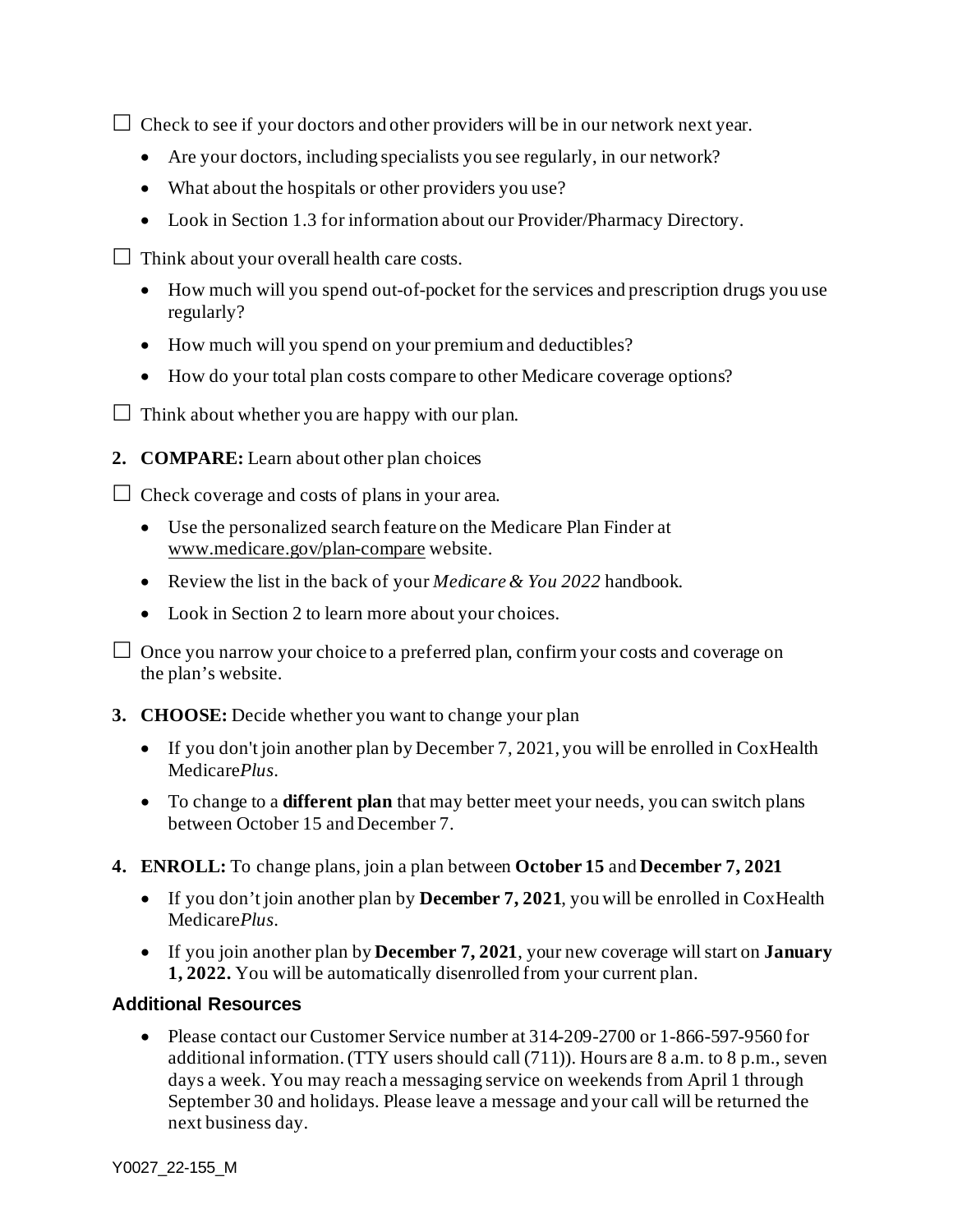- This document may be available in other formats such as braille, large print or other alternate formats.
- **Coverage under this Plan qualifies as Qualifying Health Coverage (QHC)** and satisfies the Patient Protection and Affordable Care Act's (ACA) individual shared responsibility requirement. Please visit the Internal Revenue Service (IRS) website at [www.irs.gov/Affordable-Care-Act/Individuals-and-Families](http://www.irs.gov/Affordable-Care-Act/Individuals-and-Families) for more information.

#### **About CoxHealth Medicare***Plus*

- CoxHealth Medicare*Plus* is an HMO plan with a Medicare contract. Enrollment in CoxHealth Medicare*Plus* depends on contract renewal.
- When this booklet says "we," "us," or "our," it means Essence Healthcare, Inc.When it says "plan" or "our plan," it means CoxHealth Medicare*Plus*.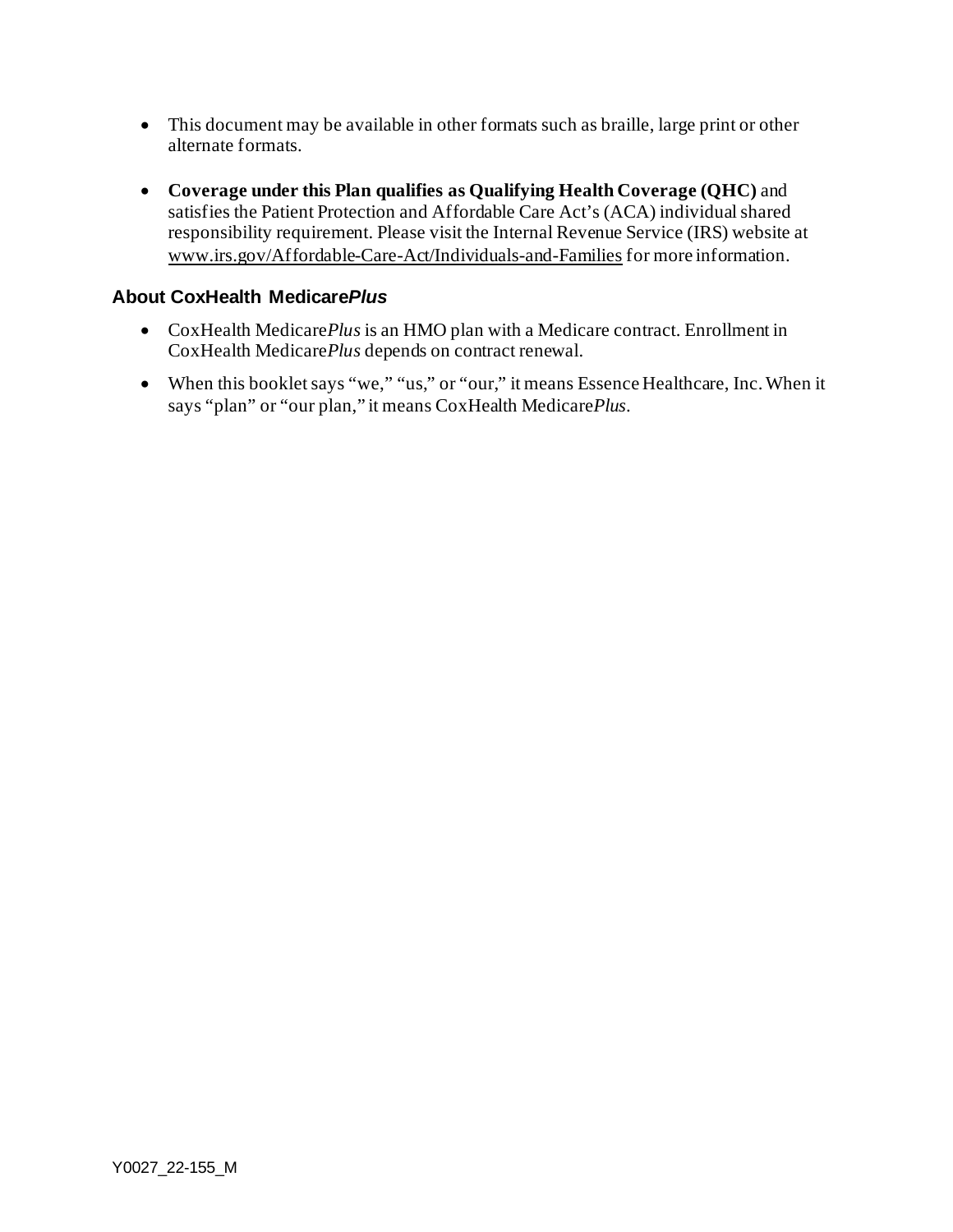# **Summary of Important Costs for 2022**

The table below compares the 2021 costs and 2022 costs for CoxHealth Medicare*Plus*in several important areas. **Please note this is only a summary of changes**. A copy of the *Evidence of Coverage* is located on our website at [www.EverythingEssence.com](http://www.everythingessence.com/). You may also call Customer Service to ask us to mail you an *Evidence of Coverage*.

| Cost                                                                                                                                                                                                                                                                                                                                                          | $2021$ (this year)                                                                              | $2022$ (next year)                                                                              |
|---------------------------------------------------------------------------------------------------------------------------------------------------------------------------------------------------------------------------------------------------------------------------------------------------------------------------------------------------------------|-------------------------------------------------------------------------------------------------|-------------------------------------------------------------------------------------------------|
| Monthly plan premium*<br>* Your premium may be higher or<br>lower than this amount. See<br>Section 1.1 for details.                                                                                                                                                                                                                                           | \$0                                                                                             | \$0                                                                                             |
| <b>Maximum out-of-pocket amount</b><br>This is the most you will pay<br>out-of-pocket for your covered Part<br>A and Part B services.<br>(See Section 1.2 for details.)                                                                                                                                                                                       | \$3,200                                                                                         | \$3,200                                                                                         |
| <b>Doctor office visits</b>                                                                                                                                                                                                                                                                                                                                   | Primary care visits:<br>\$5 per visit<br>Specialist visits:<br>\$35 per visit                   | Primary care visits:<br>\$0 per visit<br>Specialist visits:<br>\$35 per visit                   |
| <b>Inpatient hospital stays</b><br>Includes inpatient acute, inpatient<br>rehabilitation, long-term care<br>hospitals and other types of<br>inpatient hospital services.<br>Inpatient hospital care starts the<br>day you are formally admitted to<br>the hospital with a doctor's order.<br>The day before you are discharged<br>is your last inpatient day. | \$295 copay per day, per<br>stay: Days 1-6<br>\$0 copay per day, per<br>stay: Days 7 and beyond | \$295 copay per day, per<br>stay: Days 1-6<br>\$0 copay per day, per<br>stay: Days 7 and beyond |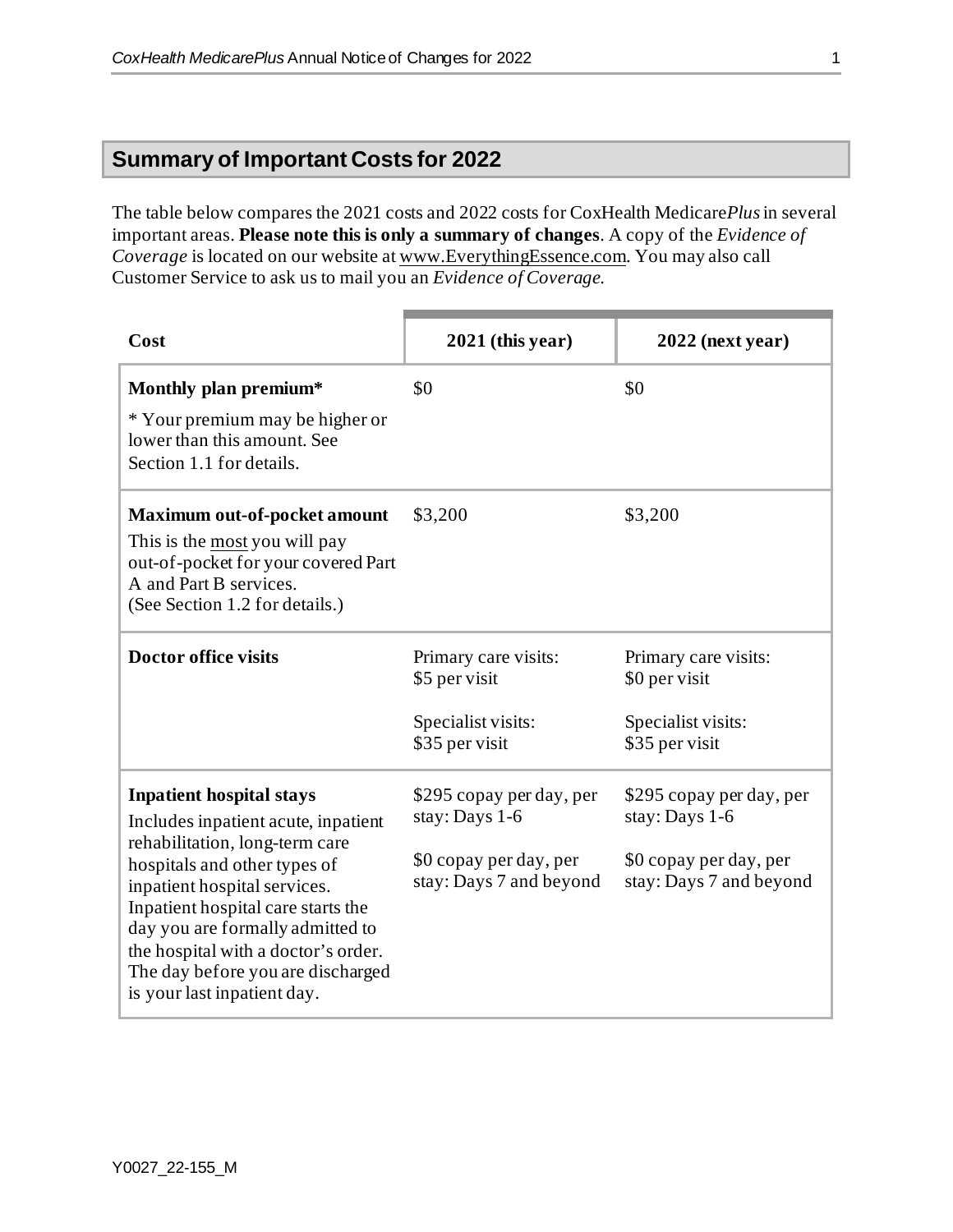| Cost                                 | $2021$ (this year)                                                                                                                                                                                                                              | $2022$ (next year)                                                                                                                                                                                                                |
|--------------------------------------|-------------------------------------------------------------------------------------------------------------------------------------------------------------------------------------------------------------------------------------------------|-----------------------------------------------------------------------------------------------------------------------------------------------------------------------------------------------------------------------------------|
| Part D prescription drug<br>coverage | Deductible: \$0                                                                                                                                                                                                                                 | Deductible: \$0                                                                                                                                                                                                                   |
| (See Section 1.6 for details.)       | Copays/Coinsurance<br>during the Initial<br>Coverage Stage:                                                                                                                                                                                     | Copays/Coinsurance<br>during the Initial<br>Coverage Stage:                                                                                                                                                                       |
|                                      | <b>Preferred Pharmacy</b><br><b>30-day Supply</b><br>Drug Tier 1:<br>$\bullet$<br>N/A<br>Drug Tier 2:<br>$\bullet$<br>N/A<br>Drug Tier 3:<br>N/A<br>Drug Tier 4:<br>$\bullet$<br>N/A<br>Drug Tier 5:<br>N/A<br>Drug Tier 6:<br>$\bullet$<br>N/A | <b>Preferred Pharmacy 30-</b><br>day Supply<br>Drug Tier 1:<br>\$0 copay<br>Drug Tier 2:<br>\$5 copay<br>Drug Tier 3:<br>\$42 copay<br>Drug Tier 4:<br>\$95 copay<br>Drug Tier 5:<br>33% coinsurance<br>Drug Tier 6:<br>\$0 copay |
|                                      | <b>Standard Cost Share</b><br><b>Pharmacy 30-day</b>                                                                                                                                                                                            | <b>Standard Cost Share</b><br><b>Pharmacy 30-day</b>                                                                                                                                                                              |
|                                      | <b>Supply</b><br>Drug Tier 1:<br>\$3 copay<br>Drug Tier 2:<br>\$6 copay<br>Drug Tier 3:<br>\$47 copay<br>Drug Tier 4:<br>$$100$ copay<br>Drug Tier 5:<br>33% coinsurance<br>Drug Tier 6:<br>\$0 copay                                           | <b>Supply</b><br>Drug Tier 1:<br>\$5 copay<br>Drug Tier 2:<br>\$10 copay<br>Drug Tier 3:<br>\$47 copay<br>Drug Tier 4:<br>$$100$ copay<br>Drug Tier 5:<br>33% coinsurance<br>Drug Tier 6:<br>\$0 copay                            |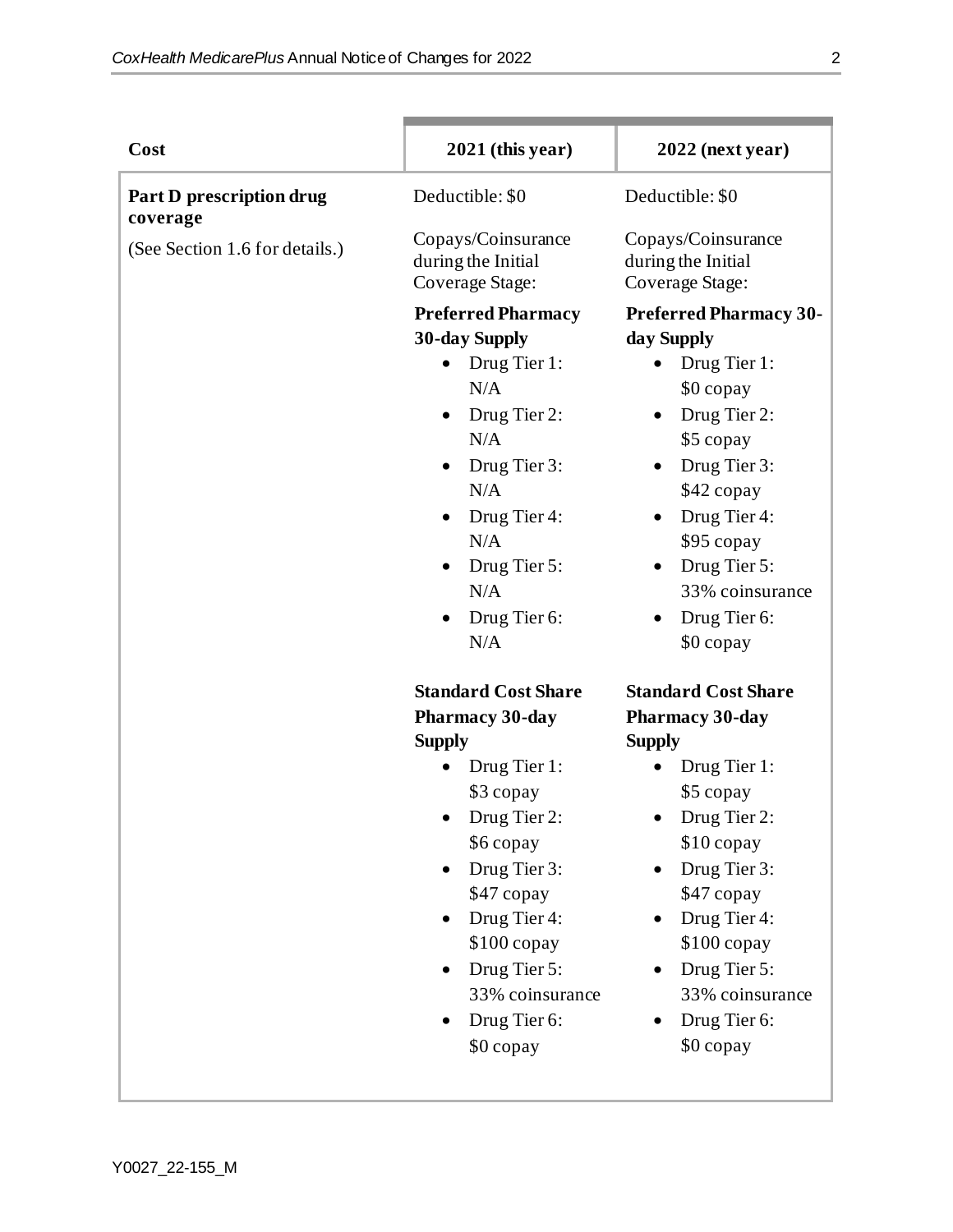# *Annual Notice of Changes* **for 2022 Table of Contents**

| <b>SECTION 1</b> |                                                        |  |
|------------------|--------------------------------------------------------|--|
|                  |                                                        |  |
|                  |                                                        |  |
|                  |                                                        |  |
|                  |                                                        |  |
|                  |                                                        |  |
|                  |                                                        |  |
| <b>SECTION 2</b> |                                                        |  |
|                  |                                                        |  |
|                  |                                                        |  |
| <b>SECTION 3</b> |                                                        |  |
| <b>SECTION 4</b> | Programs That Offer Free Counseling about Medicare  15 |  |
| <b>SECTION 5</b> | Programs That Help Pay for Prescription Drugs 15       |  |
| <b>SECTION 6</b> |                                                        |  |
|                  |                                                        |  |
|                  |                                                        |  |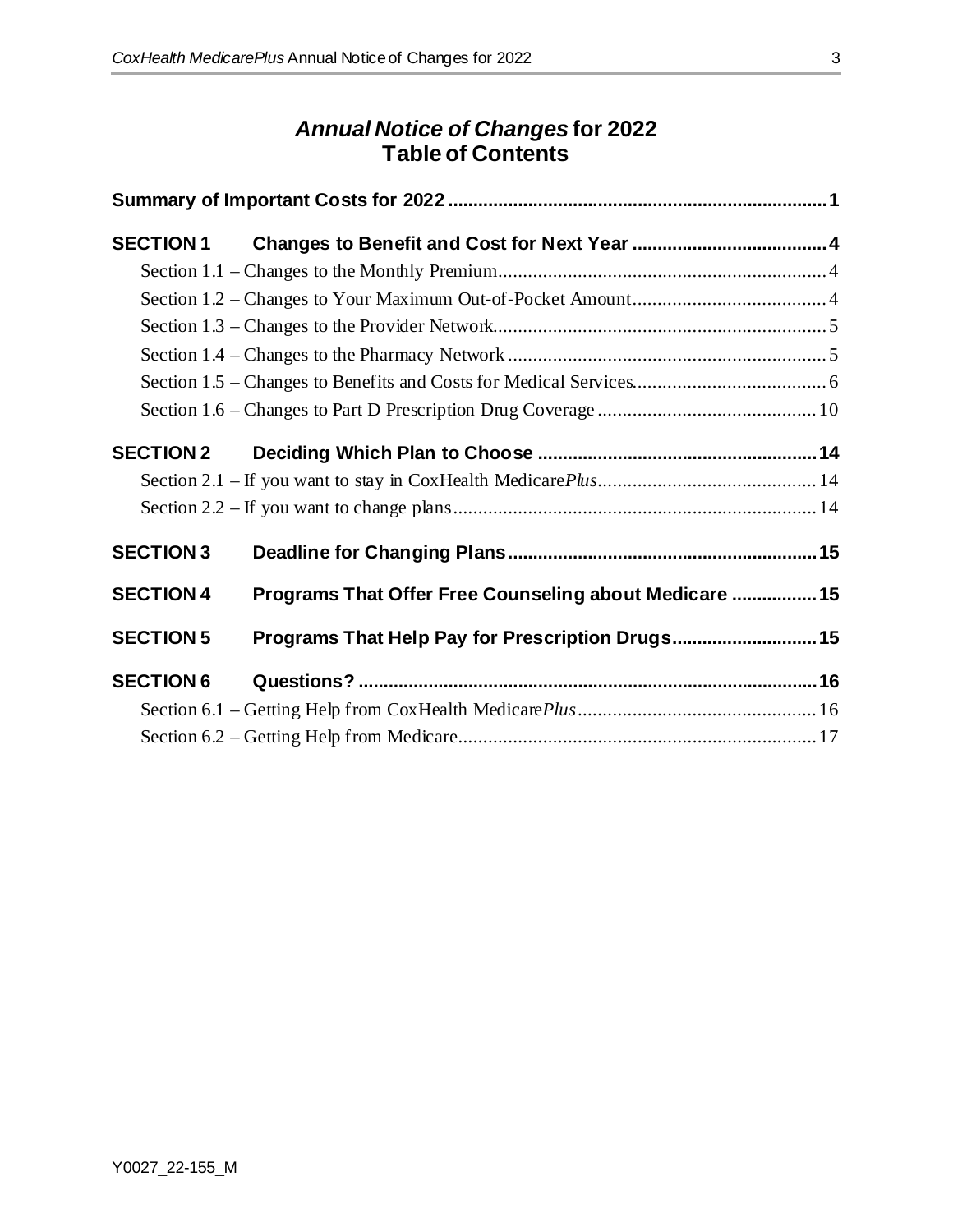# **SECTION 1 Changes to Benefit and Cost for Next Year**

# **Section 1.1 – Changes to the Monthly Premium**

| Cost                                                                                                                     | $2021$ (this year) | $2022$ (next year) |
|--------------------------------------------------------------------------------------------------------------------------|--------------------|--------------------|
| <b>Monthly premium</b>                                                                                                   | \$0                | \$0                |
| (You must also continue to pay your<br>Medicare Part B premium.)<br>There is no change for the upcoming<br>benefit year. |                    |                    |

- Your monthly plan premium will be *more* if you are required to pay a lifetime Part D late enrollment penalty for going without other drug coverage that is at least as good as Medicare drug coverage (also referred to as "creditable coverage") for 63 days or more.
- If you have a higher income, you may have to pay an additional amount each month directly to the government for your Medicare prescription drug coverage.
- Your monthly premium will be *less* if you are receiving "Extra Help" with your prescription drug costs. Please see Section 6 regarding "Extra Help" from Medicare.

# **Section 1.2 – Changes to Your Maximum Out-of-Pocket Amount**

To protect you, Medicare requires all health plans to limit how much you pay "out-of-pocket" during the year. This limit is called the "maximum out-of-pocket amount." Once you reach this amount, you generally pay nothing for covered Part A and Part B services for the rest of the year.

| Cost                                                                                                                                                                                                                                                                                                                 | $2021$ (this year) | $2022$ (next year)                                                                                                                                                                                                |
|----------------------------------------------------------------------------------------------------------------------------------------------------------------------------------------------------------------------------------------------------------------------------------------------------------------------|--------------------|-------------------------------------------------------------------------------------------------------------------------------------------------------------------------------------------------------------------|
| <b>Maximum out-of-pocket amount</b><br>Your costs for covered medical<br>services (such as copays) count<br>toward your maximum out-of-<br>pocket amount. Your costs for<br>prescription drugs do not count<br>toward your maximum out-of-<br>pocket amount.<br>There is no change for the<br>upcoming benefit year. | \$3,200            | \$3,200<br>Once you have paid \$3,200<br>out-of-pocket for covered<br>Part A and Part B services,<br>you will pay nothing for<br>your covered Part A and<br>Part B services for the rest<br>of the calendar year. |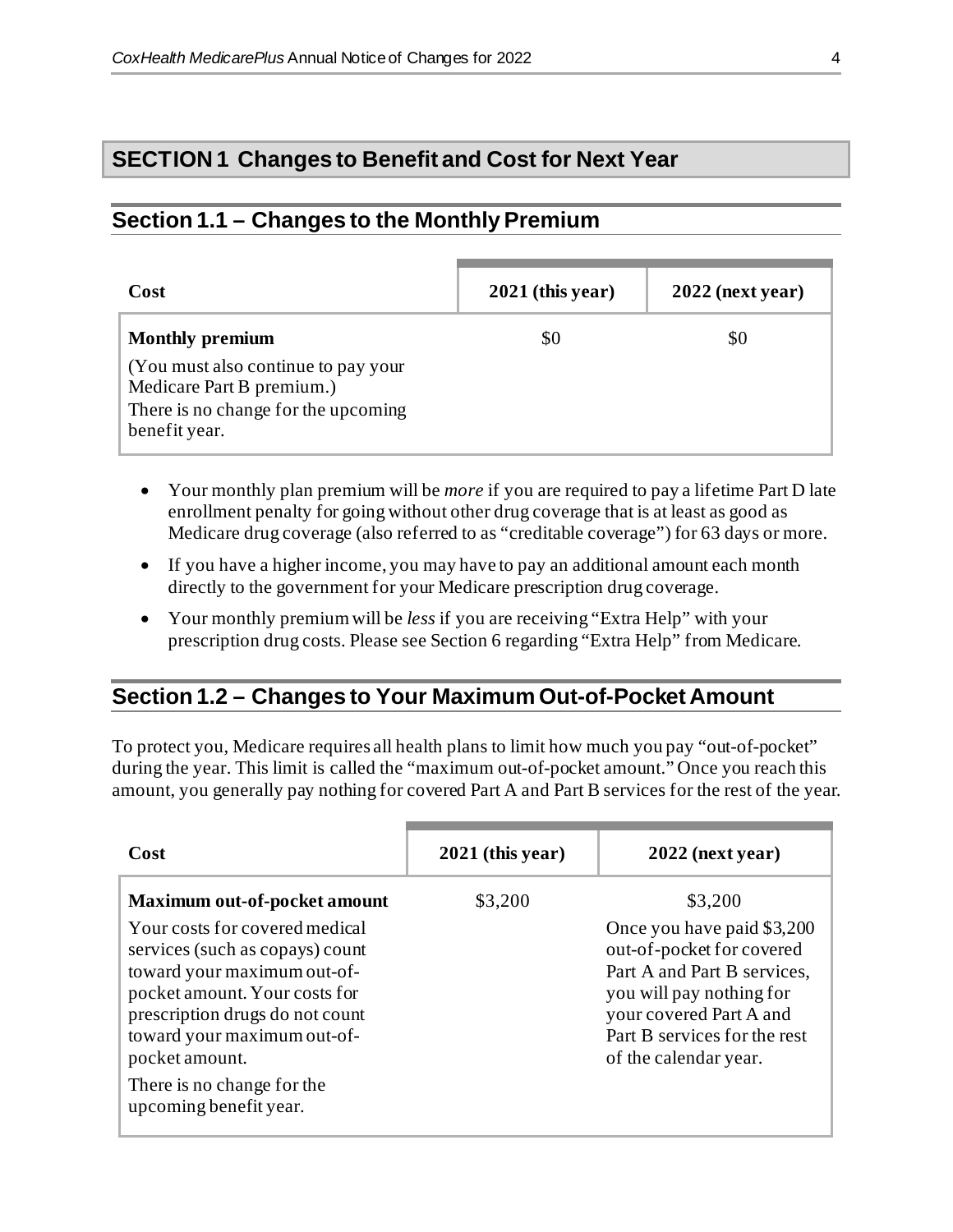#### **Section 1.3 – Changes to the Provider Network**

There are changes to our network of providers for next year. An updated Provider/Pharmacy Directory is located on our website a[t www.EverythingEssence.com.](http://www.everythingessence.com/) You may also call Customer Service for updated provider information or to ask us to mail you a Provider/Pharmacy Directory. **Please review the 2022 Provider/Pharmacy Directory to see if your providers (primary care provider, specialists, hospitals, etc.) are in our network**.

It is important that you know that we may make changes to the hospitals, doctors and specialists (providers) that are part of your plan during the year. There are a number of reasons why your provider might leave your plan, but if your doctor or specialist does leave your plan, you have certain rights and protections summarized below:

- Even though our network of providers may change during the year, we must furnish you with uninterrupted access to qualified doctors and specialists.
- We will make a good faith effort to provide you with at least 30 days' notice that your provider is leaving our plan so that you have time to select a new provider.
- We will assist you in selecting a new qualified provider to continue managing your health care needs.
- If you are undergoing medical treatment you have the right to request, and we will work with you to ensure, that the medically necessary treatment you are receiving is not interrupted.
- If you believe we have not furnished you with a qualified provider to replace your previous provider or that your care is not being appropriately managed, you have the right to file an appeal of our decision.
- If you find out your doctor or specialist is leaving your plan, please contact us so we can assist you in finding a new provider to manage your care.

# **Section 1.4 – Changes to the Pharmacy Network**

Amounts you pay for your prescription drugs may depend on which pharmacy you use. Medicare drug plans have a network of pharmacies. In most cases, your prescriptions are covered *only* if they are filled at one of our network pharmacies. Our network includes pharmacies with preferred costsharing, which may offer you lower costsharing than the standard costsharing offered by other network pharmacies for some drugs.

There are changes to our network of pharmacies for next year. An updated Provider/Pharmacy Directory is located on our website a[t www.EverythingEssence.com.](http://www.everythingessence.com/) You may also call Customer Service for updated provider information or to ask us to mail you a Provider/Pharmacy Directory. **Please review the 2022 Provider/Pharmacy Directory to see which pharmacies are in our network**.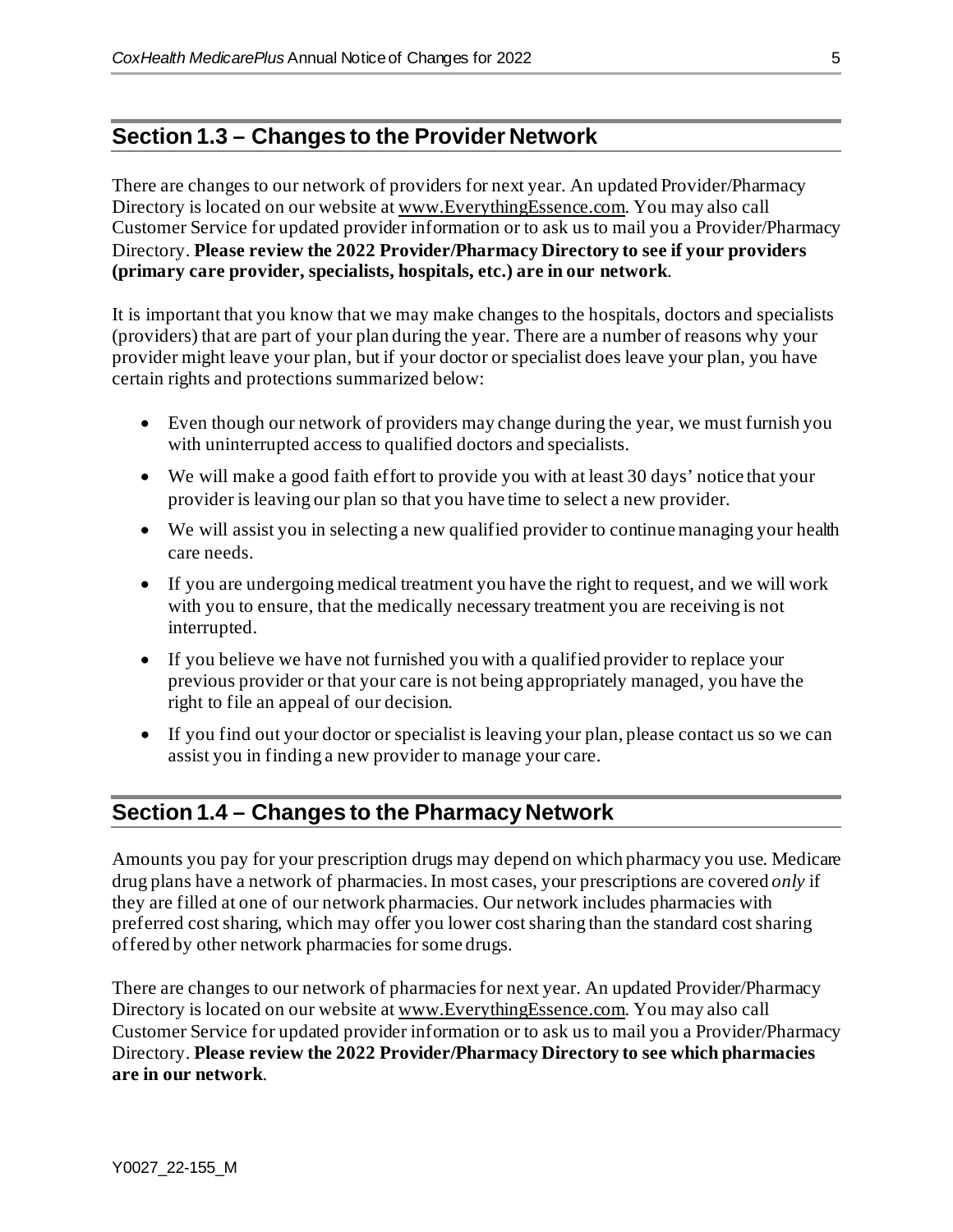# **Section 1.5 – Changes to Benefits and Costs for Medical Services**

We are changing our coverage for certain medical services next year. The information below describes these changes. For details about the coverage and costs for these services, see Chapter 4, *Medical Benefits Chart (what is covered and what you pay)*, in your *2022 Evidence of Coverage.*

#### **Opioid treatment program services**

Members of our plan with opioid use disorder (OUD) can receive coverage of services to treat OUD through an Opioid Treatment Program (OTP) which includes the following services:

- U.S. Food and Drug Administration (FDA)-approved opioid agonist and antagonist medication-assisted treatment (MAT) medications.
- Dispensing and administration of MAT medications (if applicable)
- Substance use counseling
- Individual and group therapy
- Toxicology testing
- Intake activities
- Periodic assessments

| Cost                                            | $2021$ (this year)                                                                                                                                 | $2022$ (next year)                                                                                                                                                                                                                                                                                                                                                                               |
|-------------------------------------------------|----------------------------------------------------------------------------------------------------------------------------------------------------|--------------------------------------------------------------------------------------------------------------------------------------------------------------------------------------------------------------------------------------------------------------------------------------------------------------------------------------------------------------------------------------------------|
| <b>Acupuncture for chronic low</b><br>back pain | Prior authorization is<br>required.                                                                                                                | Prior authorization is not<br>required.                                                                                                                                                                                                                                                                                                                                                          |
| <b>Dental services</b>                          | <b>Basic Preventive:</b><br>Diagnostic<br>Periodic oral, limited<br>oral evaluation,<br>comprehensive oral<br>$exam$ – two every<br>calendar year. | <b>Enhanced Preventive:</b><br>Diagnostic<br>Comprehensive oral<br>and periodontal exam<br>$-1$ every 3 calendar<br>years.<br>Periodic oral<br>evaluation, extensive<br>oral exam, re-<br>evaluation-limited<br>problem focused exam<br>$-2$ every calendar<br>year.<br>Limited oral<br>evaluations-problem<br>$focused - 3$ every<br>calendar year.<br>Intraoral complete<br>services, vertical |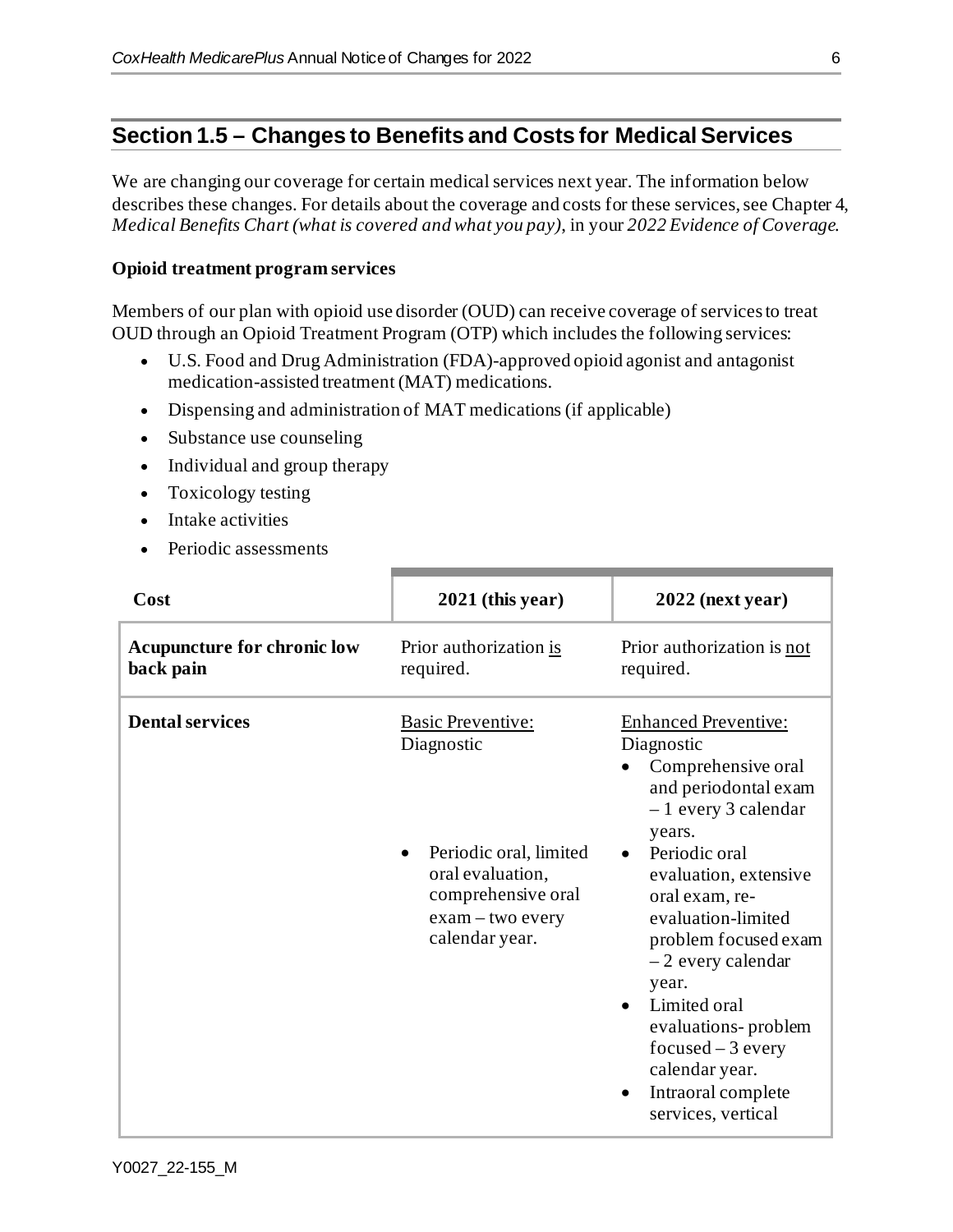| Cost                               | $2021$ (this year)                                                                                                                                                                                                                                                | $2022$ (next year)                                                                                                                                                                                                                                                                                                                                                                                                                                                                                                                                                                                                                                                                                                |
|------------------------------------|-------------------------------------------------------------------------------------------------------------------------------------------------------------------------------------------------------------------------------------------------------------------|-------------------------------------------------------------------------------------------------------------------------------------------------------------------------------------------------------------------------------------------------------------------------------------------------------------------------------------------------------------------------------------------------------------------------------------------------------------------------------------------------------------------------------------------------------------------------------------------------------------------------------------------------------------------------------------------------------------------|
| <b>Dental services (continued)</b> | Horizontal bitewing x-<br>ray images (up to four)<br>- once every calendar<br>year.<br>Preventive<br>Routine cleaning-<br>two every calendar<br>year.<br><b>Fluoride</b> treatments<br>$(topical application)$ –<br>one every calendar<br>year.<br>Comprehensive: | bitewings (7-8)<br>images), panoramic<br>radiographic image $-1$<br>every 3 calendar years.<br>Horizontal bitewing x-<br>ray images (1-4<br>$images - 1 every$<br>calendar year.<br>Intraoral occlusal<br>$\bullet$<br>radiographic image-2<br>every calendar year.<br>Preventive<br>Routine cleaning $-2$<br>every calendar year.<br><b>Fluoride</b> treatments<br>$\bullet$<br>(topical application)-<br>2 every calendar year.<br>Scaling in presence of<br>$\bullet$<br>generalized moderate<br>or severe gingival<br>inflammation $-1$<br>every calendar year.<br>Periodontal<br>maintenance<br>(following active<br>$(8) - 4$ every<br>calendar year.<br>Minor treatment for<br>pain relief<br>(emergency). |
|                                    | Not Covered.                                                                                                                                                                                                                                                      | Comprehensive:<br>You pay a \$0 copay for<br>covered restorative<br>services, periodontics and<br>extractions. †<br>Prior authorization may be<br>required.                                                                                                                                                                                                                                                                                                                                                                                                                                                                                                                                                       |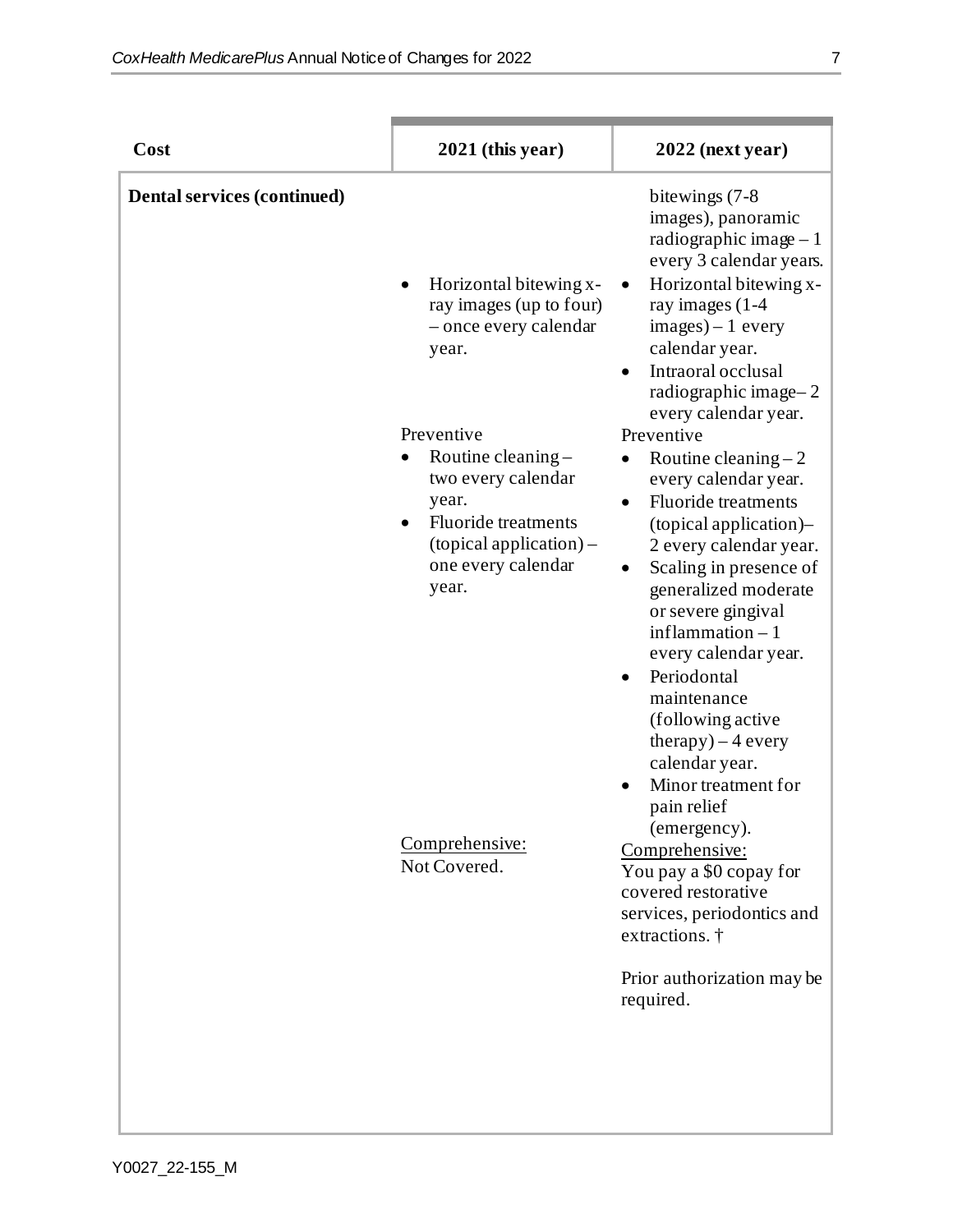| Cost                                        | $2021$ (this year)                  | $2022$ (next year)                                                                                                                                                                                                                                                                                                                                                                                                                          |
|---------------------------------------------|-------------------------------------|---------------------------------------------------------------------------------------------------------------------------------------------------------------------------------------------------------------------------------------------------------------------------------------------------------------------------------------------------------------------------------------------------------------------------------------------|
| Dental services (continued)                 |                                     | <b>Restorative Services</b><br>Amalgam fillings $-1$<br>per tooth every 2<br>calendar years.<br>Resin fillings $-1$ per<br>$\bullet$<br>tooth every 2 calendar<br>years.<br>Periodontics<br>Periodontal surgery /<br>Scaling and root<br>$planing-1$ per<br>quadrant every 3<br>calendar years.<br>Full mouth<br>$\bullet$<br>$debridement - 1 every$<br>3 calendar years.<br>Extractions<br>Simple extractions /<br>Surgical extractions - |
|                                             |                                     | 1 per tooth per<br>lifetime.<br>Oral surgery (surgical<br>$\bullet$<br>removal of erupted<br>tooth, removal of<br>impacted tooth soft<br>tissue, completely or<br>partially bony, surgical<br>removal of residual<br>roots, coronectomy)-<br>1 per tooth per<br>lifetime.<br>A benefit maximum of<br>\$1,250 per calendar year<br>for all dental services<br>(combined enhanced                                                             |
|                                             |                                     | preventive and<br>comprehensive).                                                                                                                                                                                                                                                                                                                                                                                                           |
| <b>Opioid treatment program</b><br>services | Prior authorization is<br>required. | Prior authorization is not<br>required.                                                                                                                                                                                                                                                                                                                                                                                                     |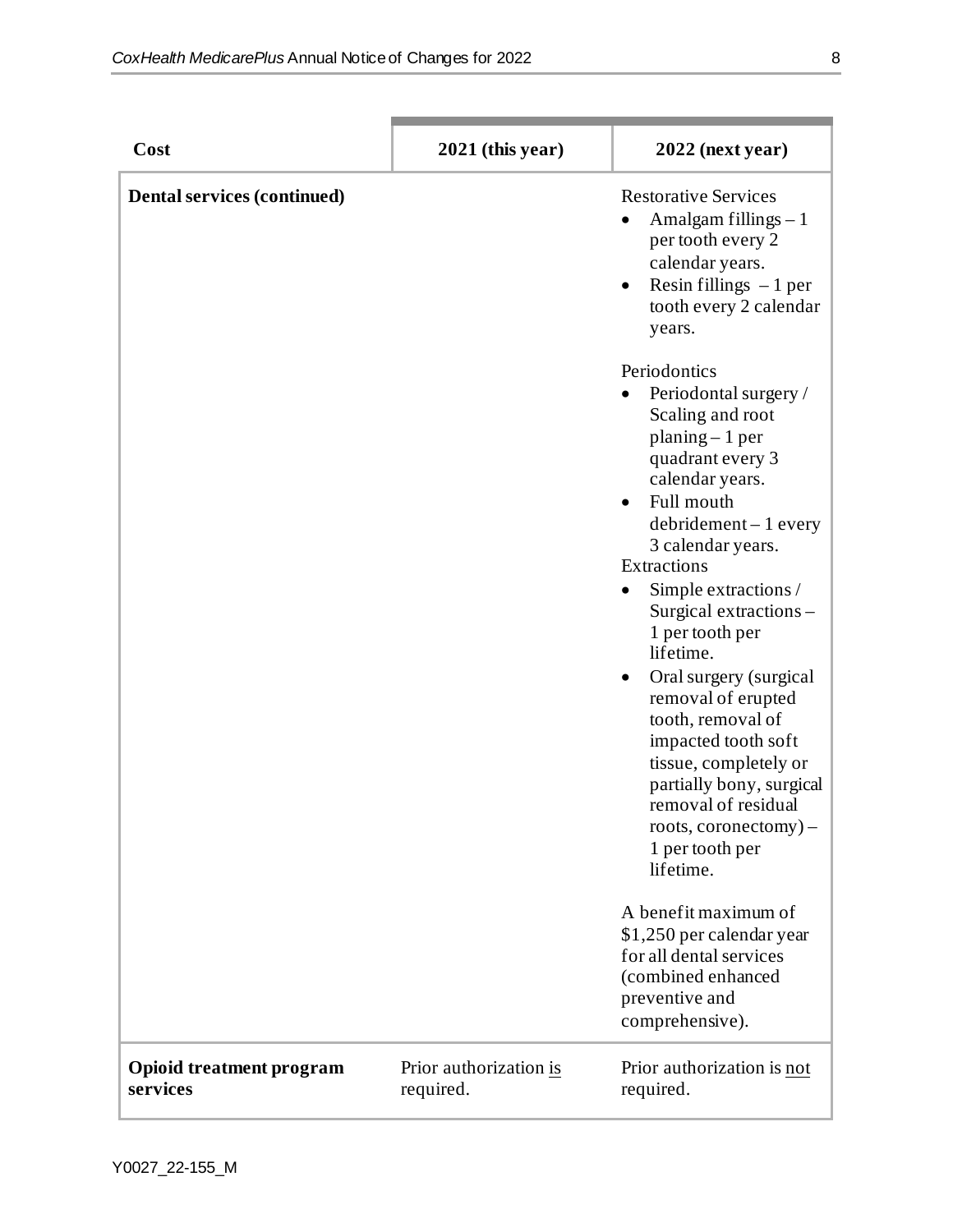m.

| Cost                                                                           | $2021$ (this year)                                                                                              | $2022$ (next year)                                                                                              |
|--------------------------------------------------------------------------------|-----------------------------------------------------------------------------------------------------------------|-----------------------------------------------------------------------------------------------------------------|
| <b>Outpatient diagnostic tests and</b><br>therapeutic services and<br>supplies | Prior authorization may be<br>required for any<br>Medicare-covered<br>diagnostic procedures and<br>tests.       | Prior authorization is not<br>required for any<br>Medicare-covered<br>diagnostic procedures and<br>tests.       |
|                                                                                | A referral from your PCP<br>may be required for any<br>Medicare-covered<br>diagnostic procedures and<br>tests.  | A referral from your PCP<br>is not required for any<br>Medicare-covered<br>diagnostic procedures and<br>tests.  |
|                                                                                | Prior authorization may be<br>required for any<br>Medicare-covered<br>diagnostic radiological<br>service.       | Prior authorization is not<br>required for any<br>Medicare-covered<br>diagnostic radiological<br>service.       |
|                                                                                | A referral from your PCP<br>may be required for any<br>Medicare-covered<br>diagnostic radiological<br>service.  | A referral from your PCP<br>is not required for any<br>Medicare-covered<br>diagnostic radiological<br>service.  |
|                                                                                | A referral from your PCP<br>may be required for any<br>Medicare-covered<br>therapeutic radiological<br>service. | A referral from your PCP<br>is not required for any<br>Medicare-covered<br>therapeutic radiological<br>service. |
| <b>Outpatient hospital services</b>                                            | A referral from your PCP<br>$\frac{1}{2}$ required.                                                             | A referral from your PCP<br>is <u>not</u> required.                                                             |
| <b>Outpatient mental health care</b>                                           | Prior authorization is<br>required for Medicare-<br>covered mental health<br>group sessions.                    | Prior authorization is not<br>required for Medicare-<br>covered mental health<br>group sessions.                |
|                                                                                | Prior authorization is<br>required for Medicare-<br>covered mental health<br>individual sessions.               | Prior authorization is not<br>required for Medicare-<br>covered mental health<br>individual sessions.           |
| <b>Over-the-counter items</b>                                                  | Quarterly credit of \$95.                                                                                       | Quarterly credit of \$93.                                                                                       |

٠

a sa mga bangay na mga bangay na mga bangay ng mga bangay ng mga bangay ng mga bangay ng mga bangay ng mga ban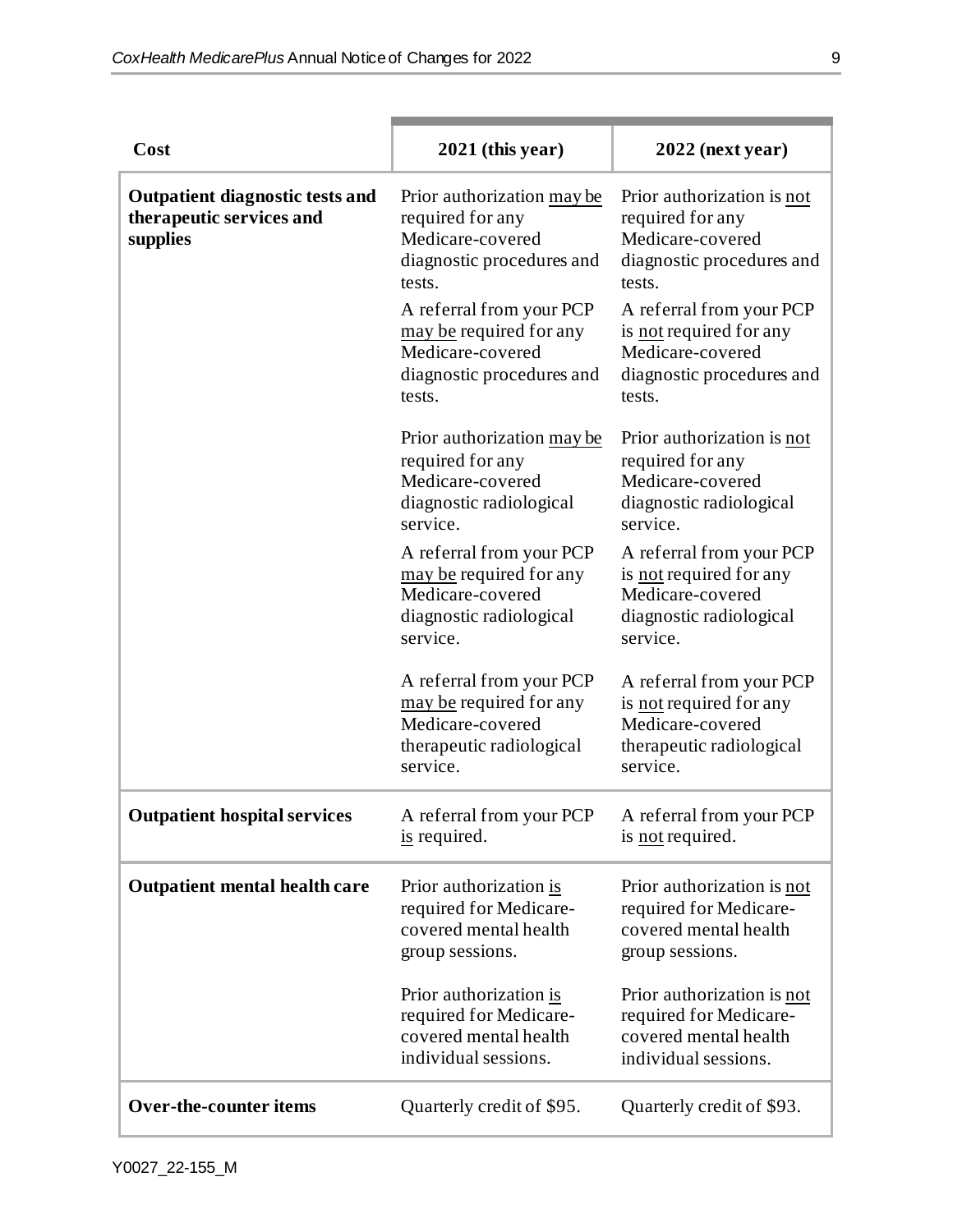| Cost                                                                        | $2021$ (this year)                                                                                            | $2022$ (next year)                                                                                        |
|-----------------------------------------------------------------------------|---------------------------------------------------------------------------------------------------------------|-----------------------------------------------------------------------------------------------------------|
| <b>Physician/Practitioner services,</b><br>including doctor's office visits | You pay a \$5 copay for<br>each Medicare-covered<br>primary care provider<br>visit.                           | You pay a \$0 copay for<br>each Medicare-covered<br>primary care provider<br>visit.                       |
|                                                                             | You pay \$5-\$40 copay<br>range for virtual/telehealth<br>visits.                                             | You pay \$0-\$40 copay<br>range for virtual/telehealth<br>visits.                                         |
|                                                                             | Amounts you pay for<br>virtual doctor visits do<br>not count towards your<br>maximum out-of-pocket<br>amount. | Amounts you pay for<br>virtual doctor visits do<br>count towards your<br>maximum out-of-pocket<br>amount. |

# **Section 1.6 – Changes to Part D Prescription Drug Coverage**

#### **Changes to Our Drug List**

Our list of covered drugs is called a Formulary or "Drug List." A copy of our Drug List is provided electronically. **You can get the** *complete* **Drug List** by calling Customer Service (see the back cover) or visiting our website [\(www.EverythingEssence.com](http://www.everythingessence.com/)).

We made changes to our Drug List, including changes to the drugs we cover and changes to the restrictions that apply to our coverage for certain drugs. **Review the Drug List to make sure your drugs will be covered next year and to see if there will be any restrictions.**

If you are affected by a change in drug coverage, you can:

- **Work with your doctor (or other prescriber) and ask the plan to make an exception** to cover the drug.
	- o To learn what you must do to ask for an exception, see Chapter 9 of your *E*v*idence of Coverage* (*What to do if you have a problem or complaint (coverage decisions, appeals, complaints))* or call Customer Service.
- **Work with your doctor (or other prescriber) to find a different drug** that we cover. You can call Customer Service to ask for a list of covered drugs that treat the same medical condition.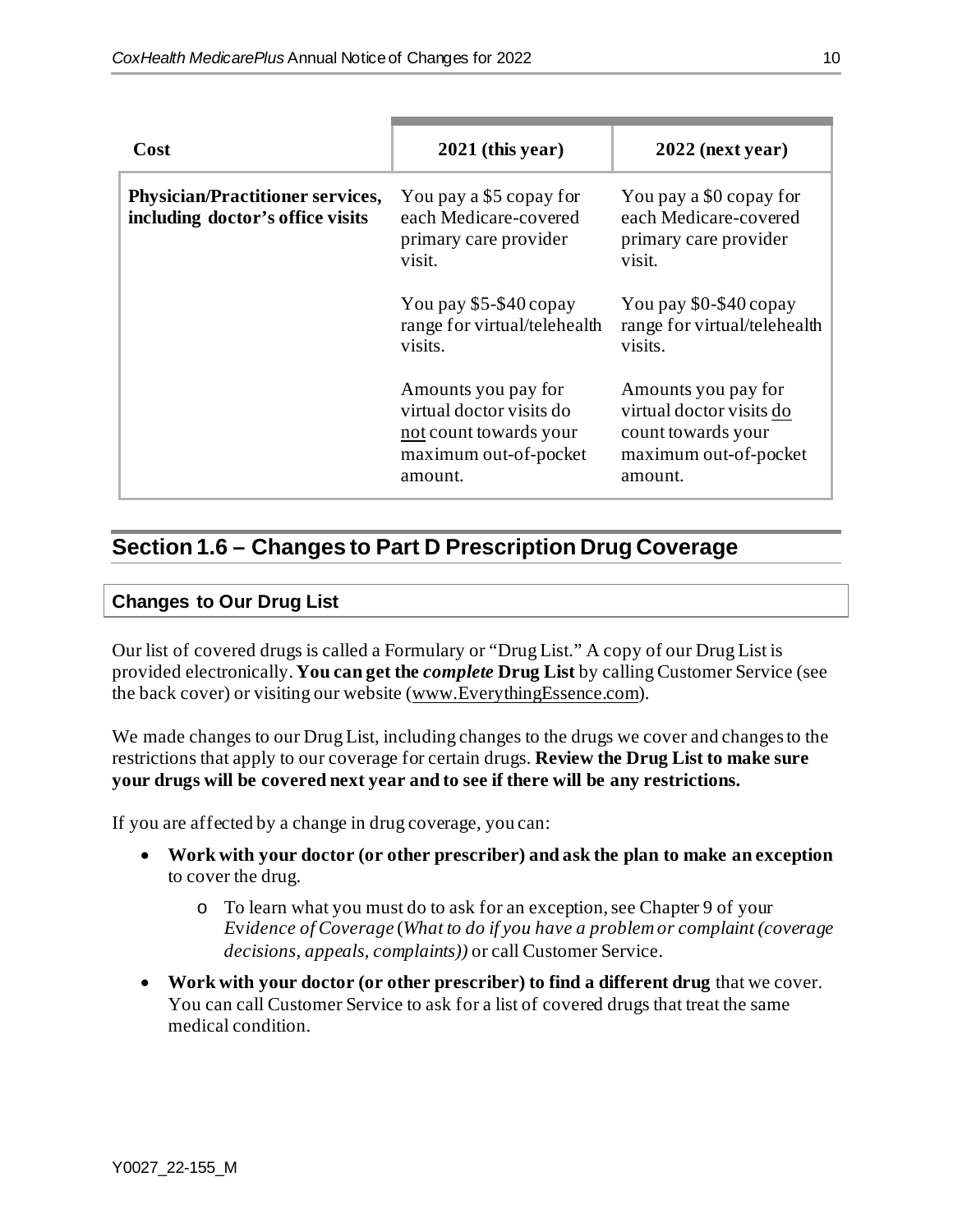In some situations, we are required to cover a temporary supply of a non-formulary drug in the first 90 days of the plan year or the first 90 days of membership to avoid a gap in therapy. (To learn more about when you can get a temporary supply and how to ask for one, see Chapter 5, Section 5.2 of the *Evidence of Coverage.*) During the time when you are getting a temporary supply of a drug, you should talk with your doctor to decide what to do when your temporary supply runs out. You can either switch to a different drug covered by the plan or ask the plan to make an exception for you and cover your current drug.

Formulary exception approvals are typically valid for 12 months.

Most of the changes in the Drug List are new for the beginning of each year. However, during the year, we might make other changes that are allowed by Medicare rules.

When we make these changes to the Drug List during the year, you can still work with your doctor (or other prescriber) and ask us to make an exception to cover the drug. We will also continue to update our online Drug List as scheduled and provide other required information to reflect drug changes. (To learn more about changes we may make to the Drug List, see Chapter 5, Section 6 of the Evidence of Coverage.)

#### **Changes to Prescription Drug Costs**

*Note:* If you are in a program that helps pay for your drugs ("Extra Help"), **the information about costs for Part D prescription drugs may not apply to you.** We sent you a separate insert, called the "Evidence of Coverage Rider for People Who Get Extra Help Paying for Prescription Drugs" (also called the "Low Income Subsidy Rider" or the "LIS Rider"), which tells you about your drug costs. Because you receive "Extra Help" and if you haven't received this insert by September 30, 2021 please call Customer Service and ask for the "LIS Rider."

There are four "drug payment stages." How much you pay for a Part D drug depends on which drug payment stage you are in. (You can look in Chapter 6, Section 2 of your *Evidence of Coverage* for more information about the stages.)

The information below shows the changes for next year to the first two stages – the Yearly Deductible Stage and the Initial Coverage Stage. (Most members do not reach the other two stages – the Coverage Gap Stage or the Catastrophic Coverage Stage. To get information about your costs in these stages, look at Chapter 6, Sections 6 and 7, in the *Evidence of Coverage*, which is located on our website a[t www.EverythingEssence.com](http://www.everythingessence.com/). You may also call Customer Service to ask us to mail you an *Evidence of Coverage*.)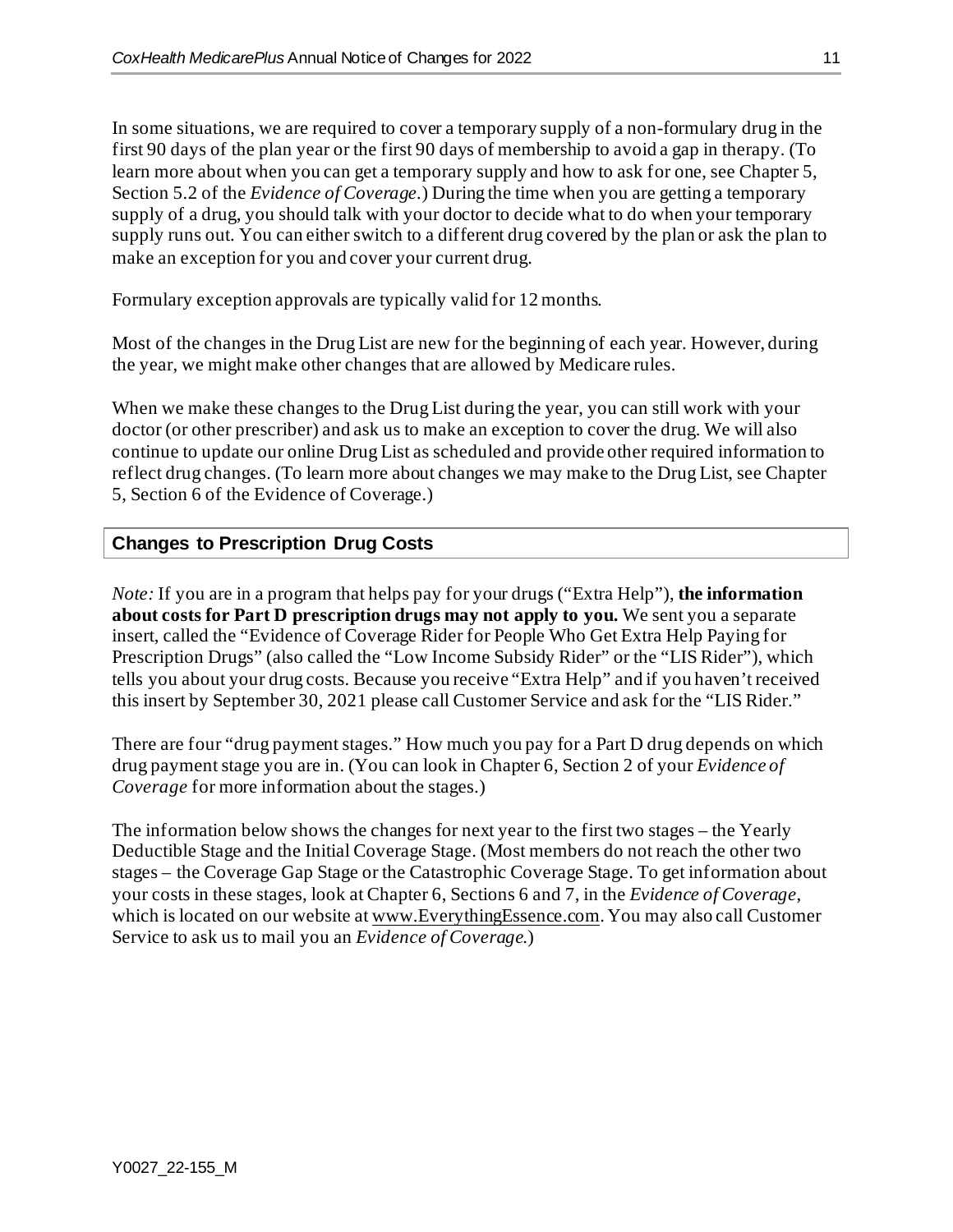#### **Changes to the Deductible Stage**

| <b>Stage</b>                                      | $2021$ (this year)                                                                | $2022$ (next year)                                                                |
|---------------------------------------------------|-----------------------------------------------------------------------------------|-----------------------------------------------------------------------------------|
| <b>Stage 1: Yearly Deductible</b><br><b>Stage</b> | Because we have no<br>deductible, this payment<br>stage does not apply to<br>you. | Because we have no<br>deductible, this payment<br>stage does not apply to<br>you. |

#### **Changes to Your Cost Sharing in the Initial Coverage Stage**

To learn how Copays and coinsurance work, look at Chapter 6, Section 1.2, *Types of out-ofpocket costs you may pay for covered drugs* in your *Evidence of Coverage*.

| <b>Stage</b>                                                                                                                                                                                                                        | $2021$ (this year)                                                                                                      | $2022$ (next year)                                                                                                                                   |
|-------------------------------------------------------------------------------------------------------------------------------------------------------------------------------------------------------------------------------------|-------------------------------------------------------------------------------------------------------------------------|------------------------------------------------------------------------------------------------------------------------------------------------------|
| <b>Stage 2: Initial Coverage Stage</b><br>During this stage, the plan pays<br>its share of the cost of your drugs<br>and you pay your share of the                                                                                  | Your cost for a one-month<br>supply filled at a network<br>pharmacy with standard<br>cost sharing:                      | Your cost for a one-month<br>supply filled at a network<br>pharmacy with standard<br>cost sharing:                                                   |
| cost.<br>The costs in this row are for a<br>one-month (30-day) supply when<br>you fill your prescription at a<br>network pharmacy. For<br>information about the costs for a<br>long-term supply or for mail-                        | <b>Preferred Generic:</b><br>Standard cost-sharing<br>You pay \$3 per<br>prescription.<br>Preferred cost-sharing<br>N/A | <b>Preferred Generic:</b><br>Standard cost-sharing<br>You pay \$5 per<br>prescription.<br>Preferred cost-sharing<br>You pay \$0 per<br>prescription. |
| order prescriptions, look in<br>Chapter 6, Section 5 of your<br>Evidence of Coverage.<br>We changed the tier for some of<br>the drugs on our Drug List. To<br>see if your drugs will be in a<br>different tier, look them up on the | <b>Generic:</b><br>Standard cost-sharing<br>You pay \$6 per<br>prescription.<br>Preferred cost-sharing<br>N/A           | <b>Generic:</b><br>Standard cost-sharing<br>You pay \$10 per<br>prescription.<br>Preferred cost-sharing<br>You pay \$5 per<br>prescription.          |
| Drug List.                                                                                                                                                                                                                          | <b>Preferred Brand:</b><br>Standard cost-sharing<br>You pay \$47 per<br>prescription.<br>Preferred cost-sharing<br>N/A  | <b>Preferred Brand:</b><br>Standard cost-sharing<br>You pay \$47 per<br>prescription.<br>Preferred cost-sharing<br>You pay \$42 per<br>prescription. |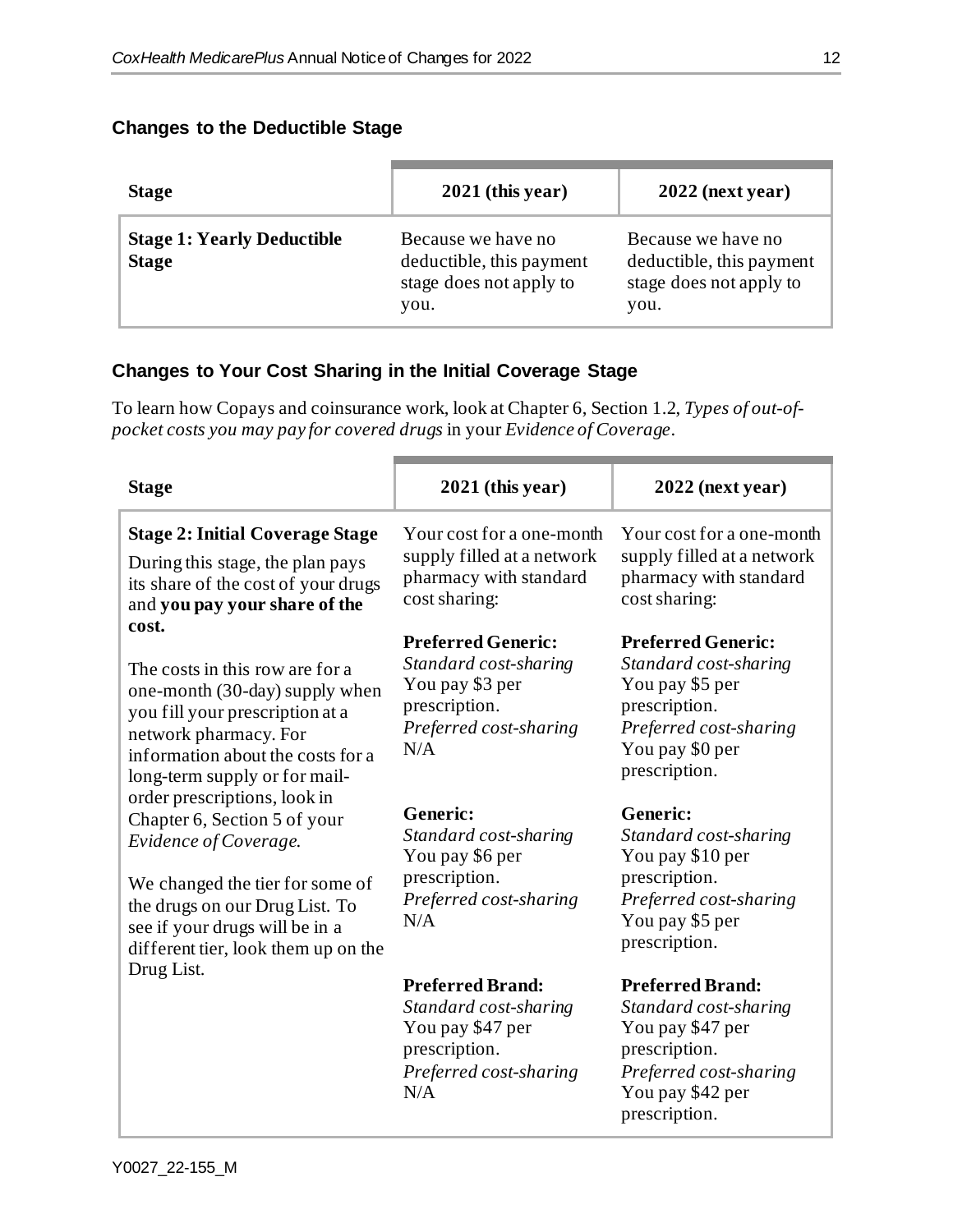| <b>Stage</b>                                          | 2021 (this year)                                                                                                            | $2022$ (next year)                                                                                                                                        |
|-------------------------------------------------------|-----------------------------------------------------------------------------------------------------------------------------|-----------------------------------------------------------------------------------------------------------------------------------------------------------|
| <b>Stage 2: Initial Coverage Stage</b><br>(continued) | <b>Non-preferred Brand:</b><br>Standard cost-sharing<br>You pay \$100 per<br>prescription.<br>Preferred cost-sharing<br>N/A | <b>Non-preferred Brand:</b><br>Standard cost-sharing<br>You pay \$100 per<br>prescription.<br>Preferred cost-sharing<br>You pay \$95 per<br>prescription. |
|                                                       | <b>Specialty Tier:</b><br>Standard cost-sharing<br>You pay 33% of the<br>total cost.<br>Preferred cost-sharing<br>N/A       | <b>Specialty Tier:</b><br>Standard cost-sharing<br>You pay 33% of the<br>total cost.<br>Preferred cost-sharing<br>You pay 33% of the<br>total cost.       |
|                                                       | <b>Insulin Tier:</b><br>Standard cost-sharing<br>You pay \$0 per<br>prescription.<br>Preferred cost-sharing<br>N/A          | <b>Insulin Tier:</b><br>Standard cost-sharing<br>You pay \$0 per<br>prescription.<br>Preferred cost-sharing<br>You pay \$0 per<br>prescription.           |
|                                                       | Once your total drug costs<br>have reached \$4,130, you<br>will move to the next<br>stage (the Coverage Gap<br>Stage).      | Once your total drug costs<br>have reached \$4,430, you<br>will move to the next<br>stage (the Coverage Gap<br>Stage).                                    |

#### **Changes to the Coverage Gap and Catastrophic Coverage Stages**

The other two drug coverage stages – the Coverage Gap Stage and the Catastrophic Coverage Stage – are for people with high drug costs. **Most members do not reach the Coverage Gap Stage or the Catastrophic Coverage Stage**. For information about your costs in these stages, look at Chapter 6, Sections 6 and 7, in your *Evidence of Coverage*.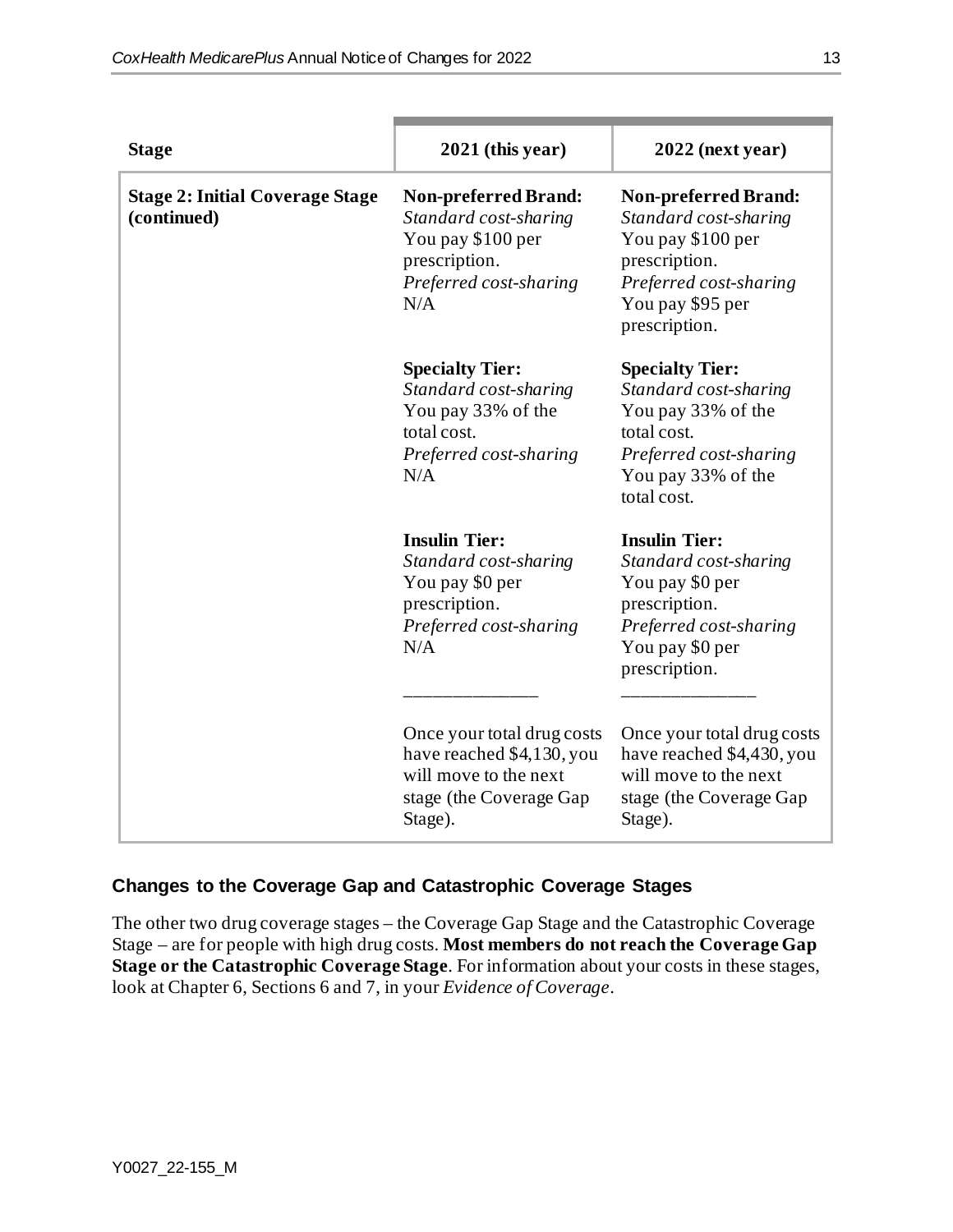# **SECTION 2 Deciding Which Plan to Choose**

#### **Section 2.1 – If you want to stay in CoxHealth Medicare***Plus*

**To stay in our plan you don't need to do anything.** If you do not sign up for a different plan or change to Original Medicare by December 7, you will automatically be enrolled in our CoxHealth Medicare*Plus.*

# **Section 2.2 – If you want to change plans**

We hope to keep you as a member next year but if you want to change for 2022 follow these steps:

#### **Step 1: Learn about and compare your choices**

- You can join a different Medicare health plan timely,
- *OR*-- You can change to Original Medicare. If you change to Original Medicare, you will need to decide whether to join a Medicare drug plan. If you do not enroll in a Medicare drug plan, please see Section 1.1 regarding a potential Part D late enrollment penalty.

To learn more about Original Medicare and the different types of Medicare plans, read the *Medicare & You 2022* handbook, call your State Health Insurance Assistance Program (see Section 4), or call Medicare (see Section 6.2).

You can also find information about plans in your area by using the Medicare Plan Finder on the Medicare website. Go to [www.medicare.gov/plan-compare](http://www.medicare.gov/plan-compare). **Here, you can find information about costs, coverage, and quality ratings for Medicare plans.**

As a reminder, Essence Healthcare, Inc*.* offers other Medicare health plans. These other plans may differ in coverage, monthly premiums, and cost-sharing amounts.

#### **Step 2: Change your coverage**

- To **change to a different Medicare health plan**, enroll in the new plan. You will automatically be disenrolled from CoxHealth Medicare*Plus*.
- To **change to Original Medicare with a prescription drug plan,** enroll in the new drug plan. You will automatically be disenrolled from CoxHealth Medicare*Plus*.
- To **change to Original Medicare without a prescription drug plan**, you must either:
	- o Send us a written request to disenroll. Contact Customer Service if you need more information on how to do this (phone numbers are in Section 6.1 of this booklet).
	- o *– or –* Contact **Medicare**, at 1-800-MEDICARE (1-800-633-4227), 24 hours a day, 7 days a week, and ask to be disenrolled. TTY users should call 1-877-486-2048.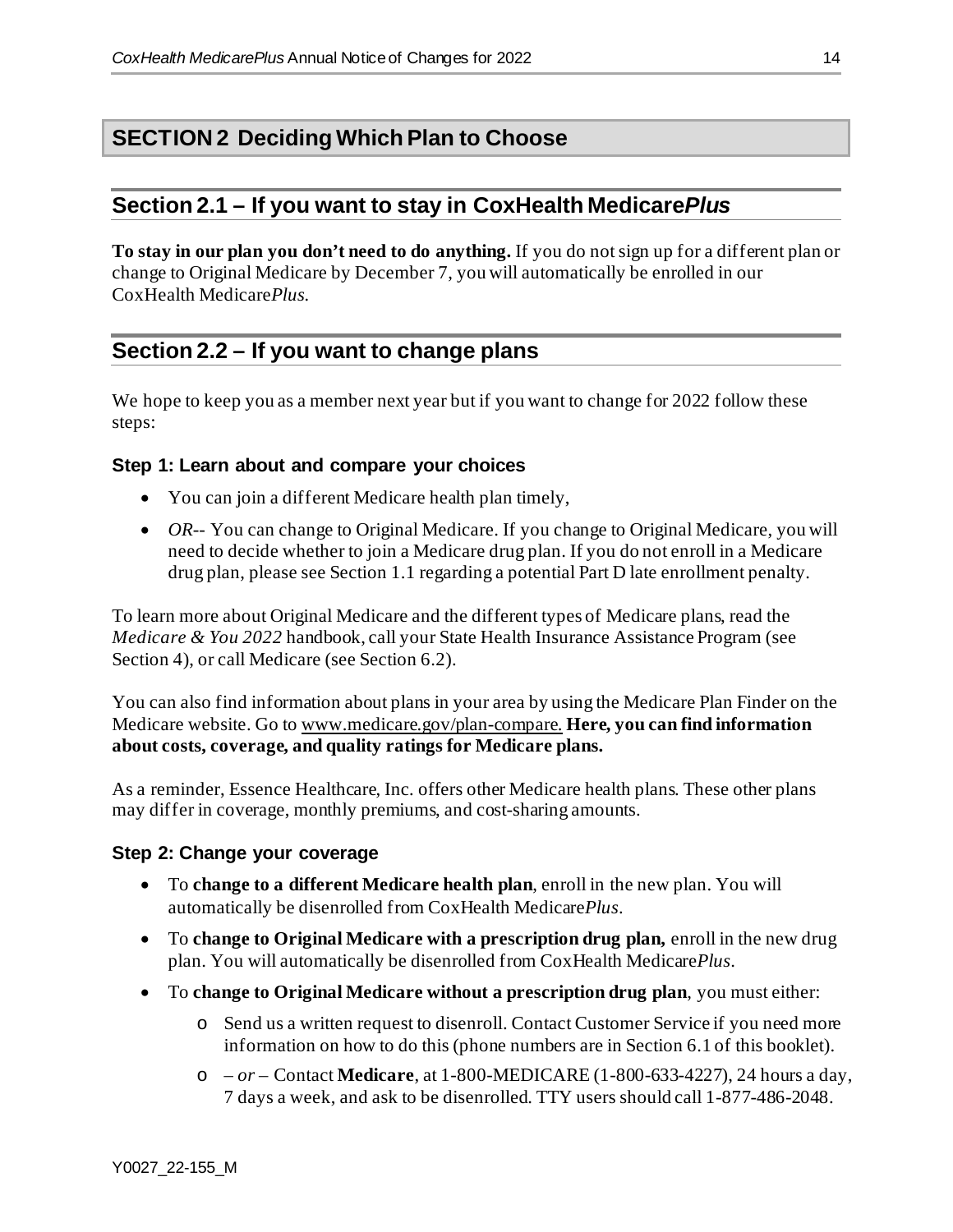### **SECTION 3 Deadline for Changing Plans**

If you want to change to a different plan or to Original Medicare for next year, you can do it from **October 15 until December 7.** The change will take effect on January 1, 2022.

#### **Are there other times of the year to make a change?**

In certain situations, changes are also allowed at other times of the year. For example, people with Medicaid, those who get "Extra Help" paying for their drugs, those who have or are leaving employer coverage, and those who move out of the service area may be allowed to make a change at other times of the year. For more information, see Chapter 10, Section 2.3 of the *Evidence of Coverage.*

If you enrolled in a Medicare Advantage plan for January 1, 2022, and don't like your plan choice, you can switch to another Medicare health plan (either with or without Medicare prescription drug coverage) or switch to Original Medicare (either with or without Medicare prescription drug coverage) between January 1 and March 31, 2022. For more information, see Chapter 10, Section 2.2 of the *Evidence of Coverage*.

# **SECTION 4 Programs That Offer Free Counseling about Medicare**

The State Health Insurance Assistance Program (SHIP) is a government program with trained counselors in every state. In Missouri, the SHIP is called Community Leaders Assisting the Insured of Missouri (CLAIM).

CLAIM is independent (not connected with any insurance company or health plan). It is a state program that gets money from the Federal government to give **free** local health insurance counseling to people with Medicare. CLAIM counselors can help you with your Medicare questions or problems. They can help you understand your Medicare plan choices and answer questions about switching plans. You can call CLAIM toll free at 1-800-390-3330 (TTY: 711). You can learn more about CLAIM by visiting their [\(www.missouriclaim.org\)](http://www.missouriclaim.org/).

# **SECTION 5 Programs That Help Pay for Prescription Drugs**

You may qualify for help paying for prescription drugs. Below we list different kinds of help:

- **"Extra Help" from Medicare.** People with limited incomes may qualify for "Extra Help" to pay for their prescription drug costs. If you qualify, Medicare could pay up to 75% or more of your drug costs including monthly prescription drug premiums, annual deductibles, and coinsurance. Additionally, those who qualify will not have a coverage gap or late enrollment penalty. Many people are eligible and don't even know it. To see if you qualify, call:
	- o 1-800-MEDICARE (1-800-633-4227). TTY users should call 1-877-486-2048, 24 hours a day/7 days a week;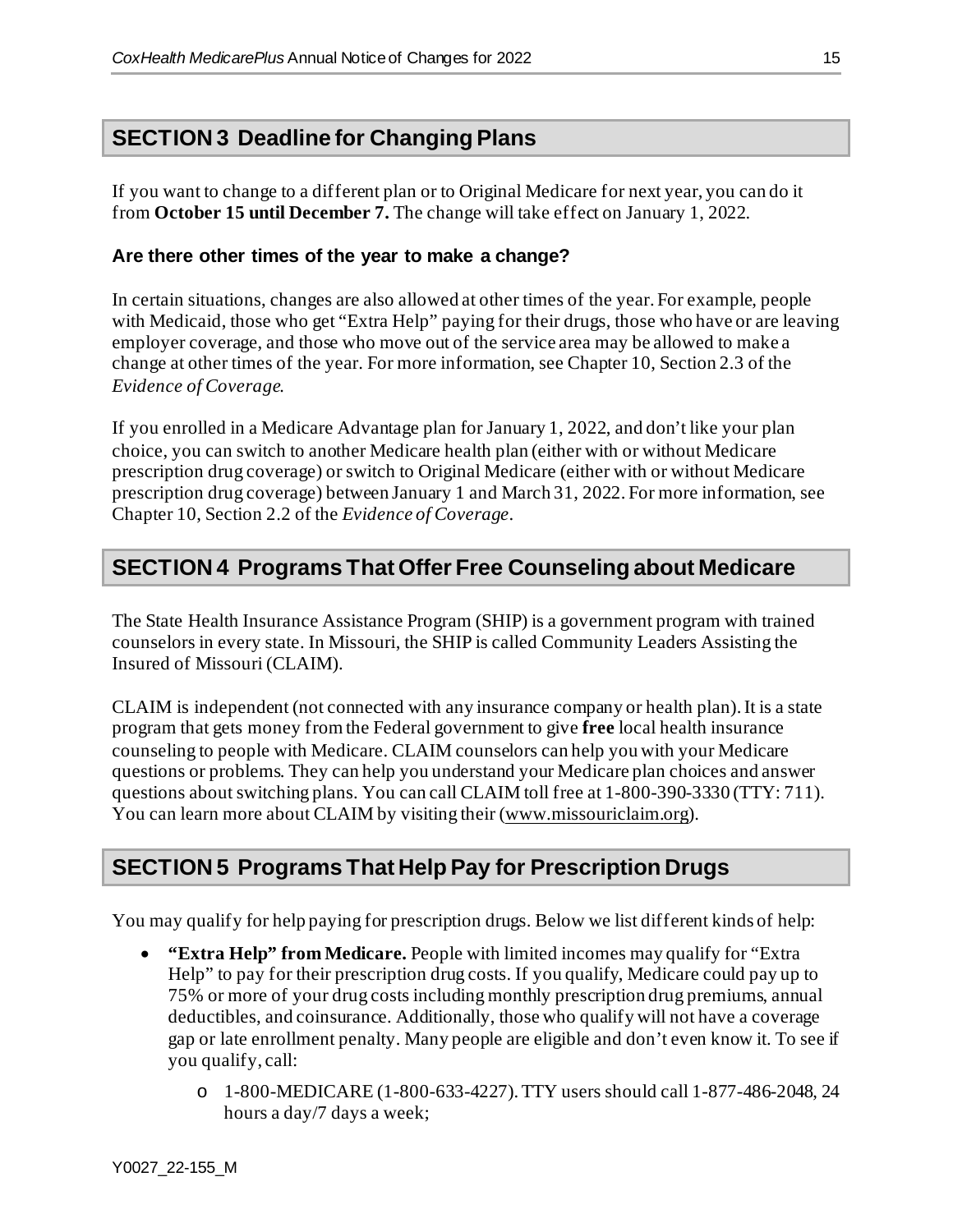- o The Social Security Office at 1-800-772-1213 between 7 am and 7 pm, Monday through Friday. TTY users should call, 1-800-325-0778 (applications); or
- o Your State Medicaid Office (applications).
- **Prescription Cost-sharing Assistance for Persons with HIV/AIDS.** The AIDS Drug Assistance Program (ADAP) helps ensure that ADAP-eligible individuals living with HIV/AIDS have access to life-saving HIV medications. Individuals must meet certain criteria, including proof of State residence and HIV status, low income as defined by the State, and uninsured/under-insured status. Medicare Part D prescription drugs that are also covered by ADAP qualify for prescription cost-sharing assistance through the Missouri AIDS Drug Assistance Program. For information on eligibility criteria, covered drugs, or how to enroll in the program, please call 573-751-6439 (TTY: 711).

# **SECTION 6 Questions?**

# **Section 6.1 – Getting Help from CoxHealth Medicare***Plus*

Questions? We're here to help. Please call Customer Service at 314-209-2700 or 1-866-597- 9560. (TTY only, call 711). We are available for phone calls seven days a week from 8 a.m. to 8 p.m. You may reach a messaging service on weekends from April 1 through September 30 and holidays. Please leave a message and your call will be returned the next business day. Calls to these numbers are free.

#### **Read your 2022** *Evidence of Coverage* **(it has details about next year's benefits and costs)**

This *Annual Notice of Changes* gives you a summary of changes in your benefits and costs for 2022. For details, look in the 2022 *Evidence of Coverage* for CoxHealth Medicare*Plus.* The *Evidence of Coverage* is the legal, detailed description of your plan benefits. It explains your rights and the rules you need to follow to get covered services and prescription drugs. A copy of the *Evidence of Coverage* is located on our website a[t www.EverythingEssence.com](http://www.everythingessence.com/). You may also call Customer Service to ask us to mail you an *Evidence of Coverage*.

#### **Visit our Website**

You can also visit our website a[t www.EverythingEssence.com.](http://www.everythingessence.com/) As a reminder, our website has the most up-to-date information about our provider network (Provider/Pharmacy Directory) and our list of covered drugs (Formulary/Drug List).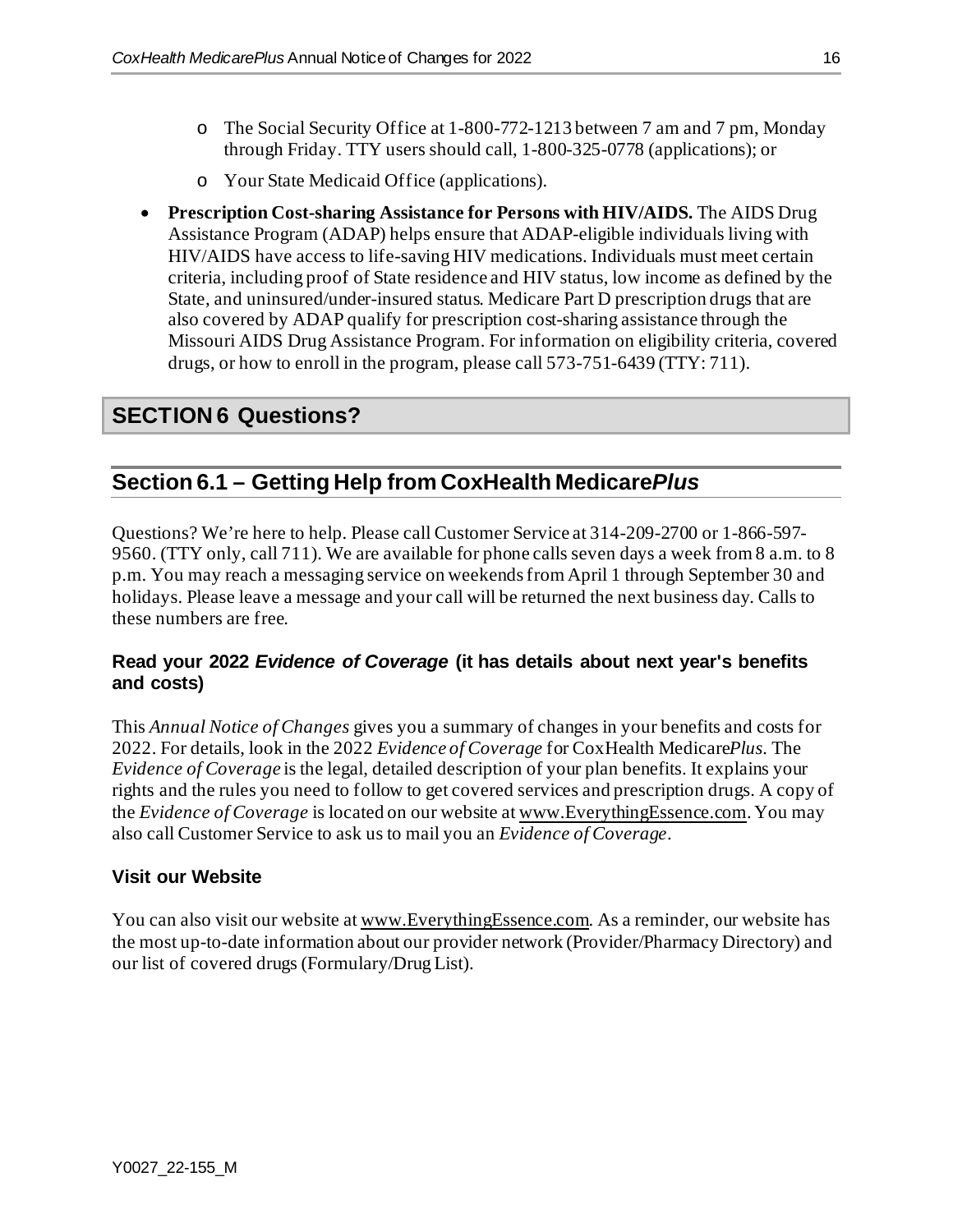# **Section 6.2 – Getting Help from Medicare**

To get information directly from Medicare:

#### **Call 1-800-MEDICARE (1-800-633-4227)**

You can call 1-800-MEDICARE (1-800-633-4227), 24 hours a day, 7 days a week. TTY users should call 1-877-486-2048.

#### **Visit the Medicare Website**

You can visit the Medicare website [\(www.medicare.gov\)](http://www.medicare.gov/). It has information about cost, coverage, and quality ratings to help you compare Medicare health plans. You can find information about plans available in your area by using the Medicare Plan Finder on the Medicare website. (To view the information about plans, go t[o www.medicare.gov/plan](http://www.medicare.gov/plan-compare)[compare\)](http://www.medicare.gov/plan-compare).

#### **Read** *Medicare & You 2022*

You can read the *Medicare & You 2022* handbook. Every year in the fall, this booklet is mailed to people with Medicare. It has a summary of Medicare benefits, rights and protections, and answers to the most frequently asked questions about Medicare. If you don't have a copy of this booklet, you can get it at the Medicare website [\(www.medicare.gov](https://www.medicare.gov/)) or by calling 1-800-MEDICARE (1-800-633-4227), 24 hours a day, 7 days a week. TTY users should call 1-877-486-2048.